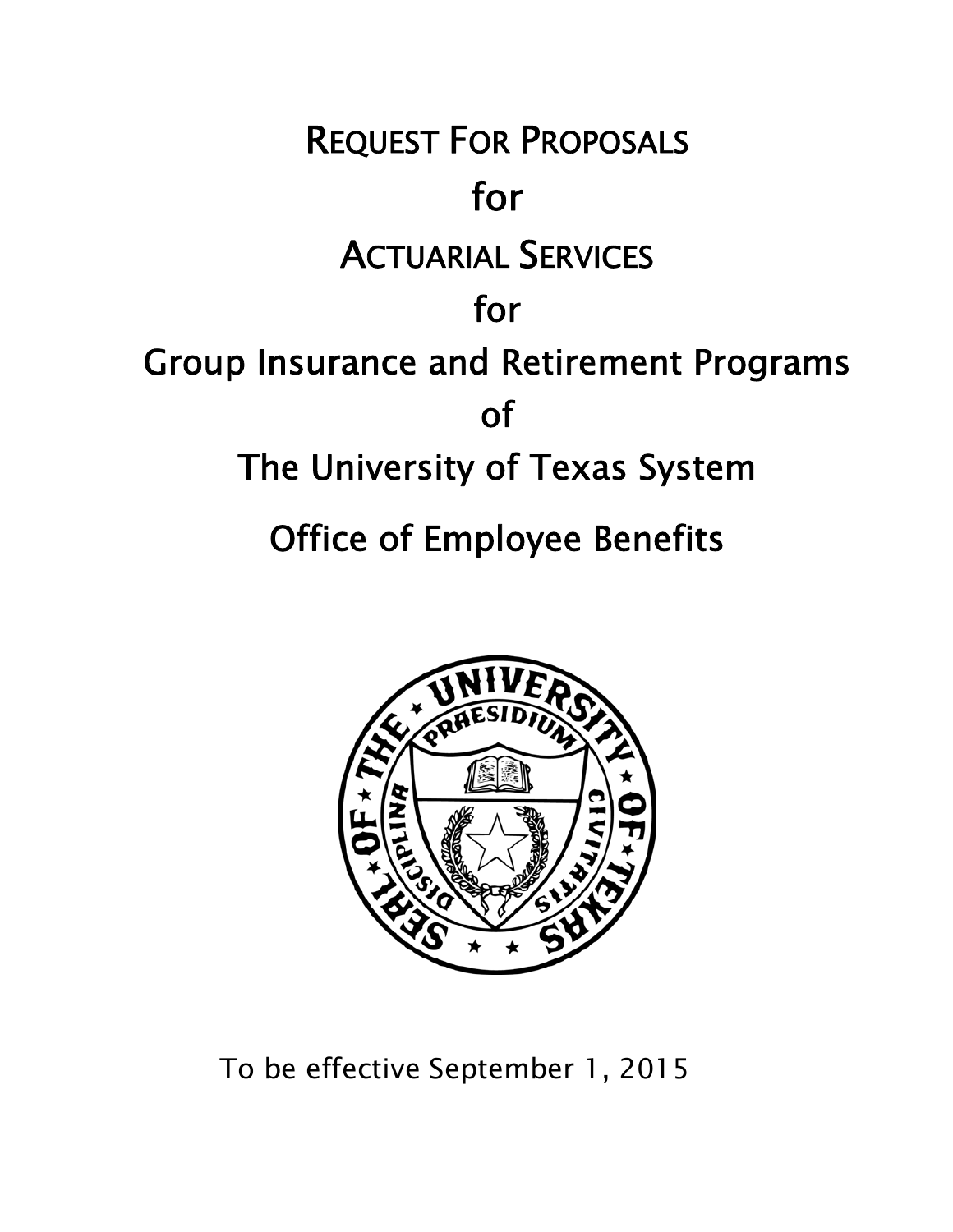**Office of Employee Benefits**  702 Colorado Street, Ste. 2.100, Austin, Texas 78701 Phone: 512-499-4616 Fax: 512-499-4620

November 6, 2015

To Qualified Firms:

The Office of Employee Benefits (OEB) of The University of Texas System (System) is issuing a Request for Proposals (RFP) for a firm to provide actuarial services for the System group insurance and retirement programs to be effective September 1, 2015.

The enclosed specifications and appendices have been developed to provide the information needed to respond to this RFP. It is the intent of the System to select only one qualified firm to provide the actuarial services described in this RFP; however, the System retains the right to select none. Due to statutory requirements, the System is not permitted to contract with a brokerage firm.

One original, six (6) identical copies, and one (1) electronic version on CD or disk of the firm's response to these specifications should be submitted on or before 3:00 p.m. Central Time on Thursday, December 4, 2015 to:

> Laura C. Chambers, Director Office of Employee Benefits The University of Texas System 210 West 6th Street, Room B.140E Austin, Texas 78701-3043

If you are interested in submitting a response to this RFP, you must register on-line at http://utdirect.utexas.edu/rfp.

All questions and comments related to this RFP must be sent via e-mail using the appropriate e-mail link on the RFP Web site. To ensure that all replies can be provided to all prospective responding firms prior to the deadline for submission of proposals, no questions received after 5:00 PM (Central Time) on Wednesday, November 12, 2015, will be considered or responded to by the System.

Sincerely,

Laura C. Chambers, Director Office of Employee Benefits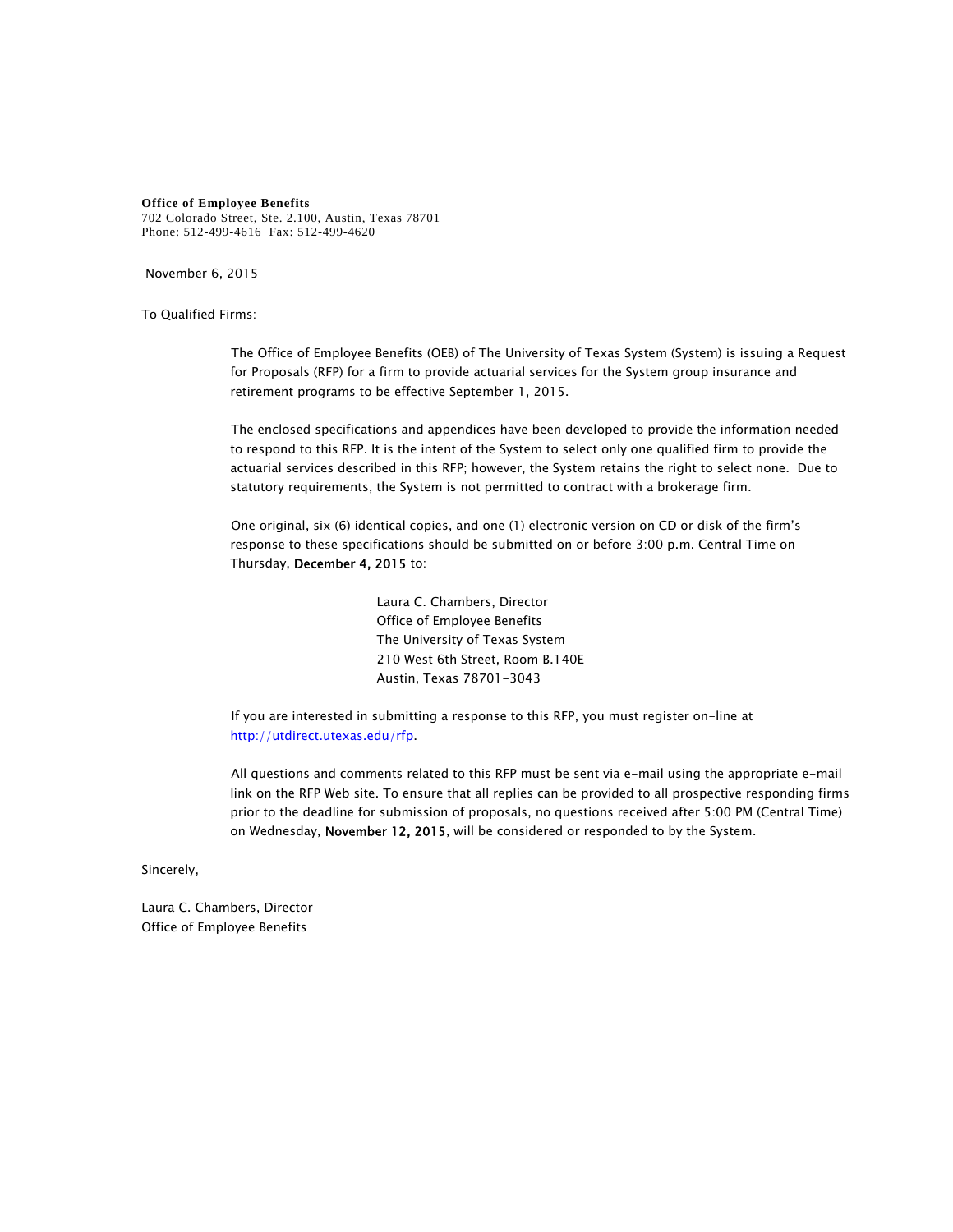#### TABLE OF CONTENTS

#### **APPENDICES**

| <b>Appendix A:</b> Group Benefits Handbook for Employees                                   |
|--------------------------------------------------------------------------------------------|
| <b>Appendix B:</b> Group Benefits Handbook for Retired Employees                           |
| <b>Appendix C:</b> Chapter 1601, Texas Insurance Code                                      |
| <b>Appendix D:</b> Historically Underutilized Business (HUB) Policy                        |
| <b>Appendix E:</b> Sample Contract (including HIPAA Business Associate Agreement Addendum) |
| <b>Appendix F:</b> OEB Plan Information as of September 2015                               |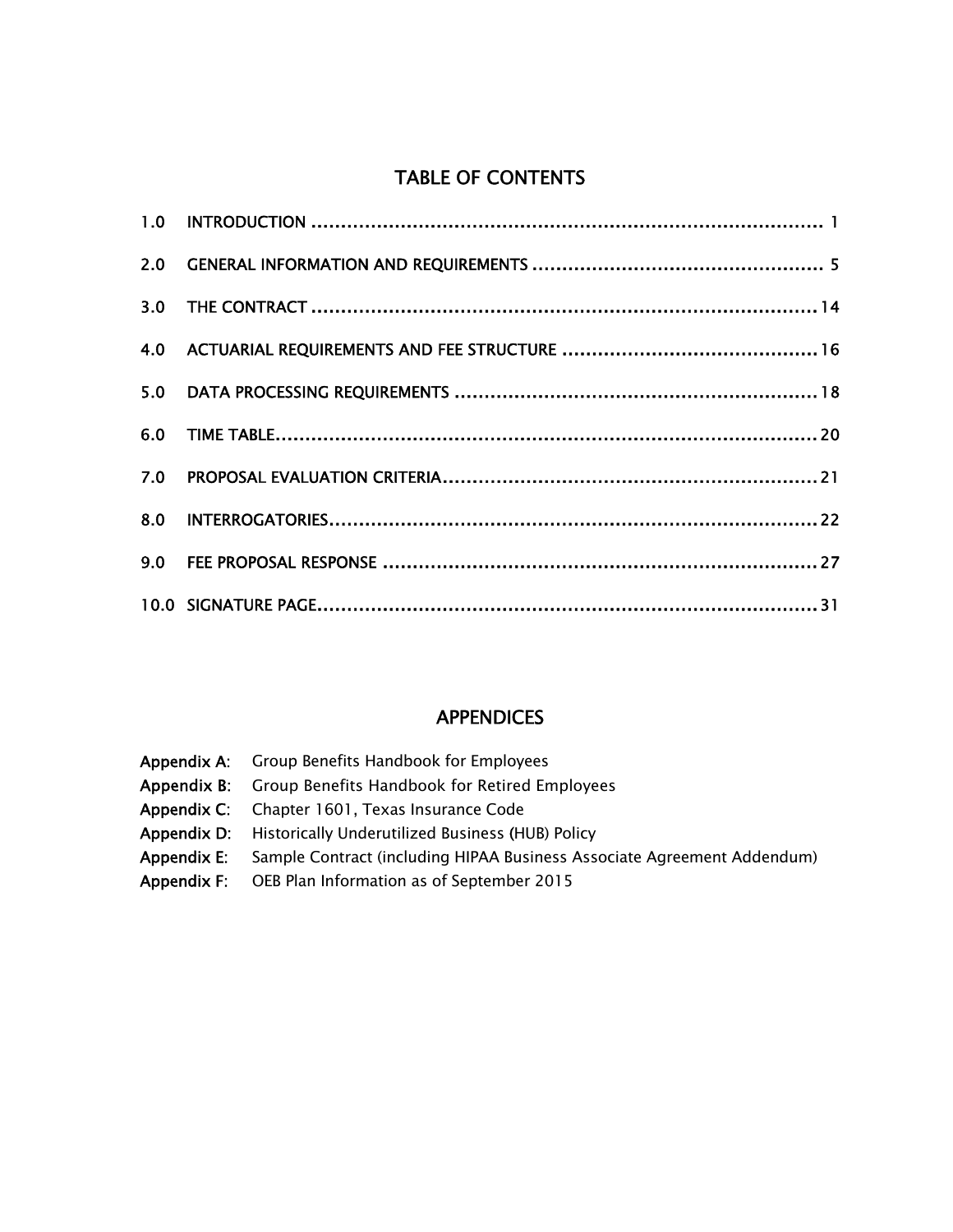## 1.0 INTRODUCTION

The Texas Constitution of 1876 provided that "the Legislature shall, as soon as practical, establish, organize and provide for maintenance, support and direction of a university of the first class, to be located by vote of the people of this State, and styled 'The University of Texas.'" In 1881, the 17th Texas Legislature passed an act to establish The University of Texas. Later that year, voters determined that the Main System was to be located in Austin and the Medical School was to be located in Galveston.

Today, The University of Texas System (System) includes nine (9) academic institutions in Arlington, Austin, Brownsville, Dallas, Edinburg (Pan American), El Paso, Odessa (Permian Basin), San Antonio and Tyler, plus six (6) health institutions in Dallas, Galveston, Houston (2), San Antonio and Tyler. In addition, the main System Administration office is located in Austin; however, many of the operations of System Administration are decentralized and therefore located in numerous areas of Texas as well as in Washington, D.C. Many of the UT institutions have their own payroll systems.

Effective September 1, 2015, the University of Texas at Austin will open a new medical school, to be located in Austin. In addition, System will add a new institution to be known as The University of Texas at Rio Grande Valley, which will include both an academic department and a medical school. At a future date, UT Pan American and UT Brownsville will close and will be replaced by UTRGV. At the time of this RFP, System estimates these anticipated organizational changes will result in a slight net increase of less than 2,000 new System employees.

The System has approximately 89,000 employees who are eligible for STD and LTD insurance coverage. The System has almost 23,000 benefits-eligible retired employees; however, retired employees are not eligible for STD or LTD insurance even if they return to work in an otherwise benefits eligible position.

Although the majority of employees of The University of Texas Medical Branch (UTMB) are in the Galveston area, UTMB also has employees in the central and eastern parts of Texas who are involved with providing medical care to prisoners at State prisons located in those areas. The University of Texas at Austin also has staff members at a marine biology center in Port Aransas and at an astronomical observatory in Fort Davis. A small number of employees from various institutions also either reside or work outside of Texas.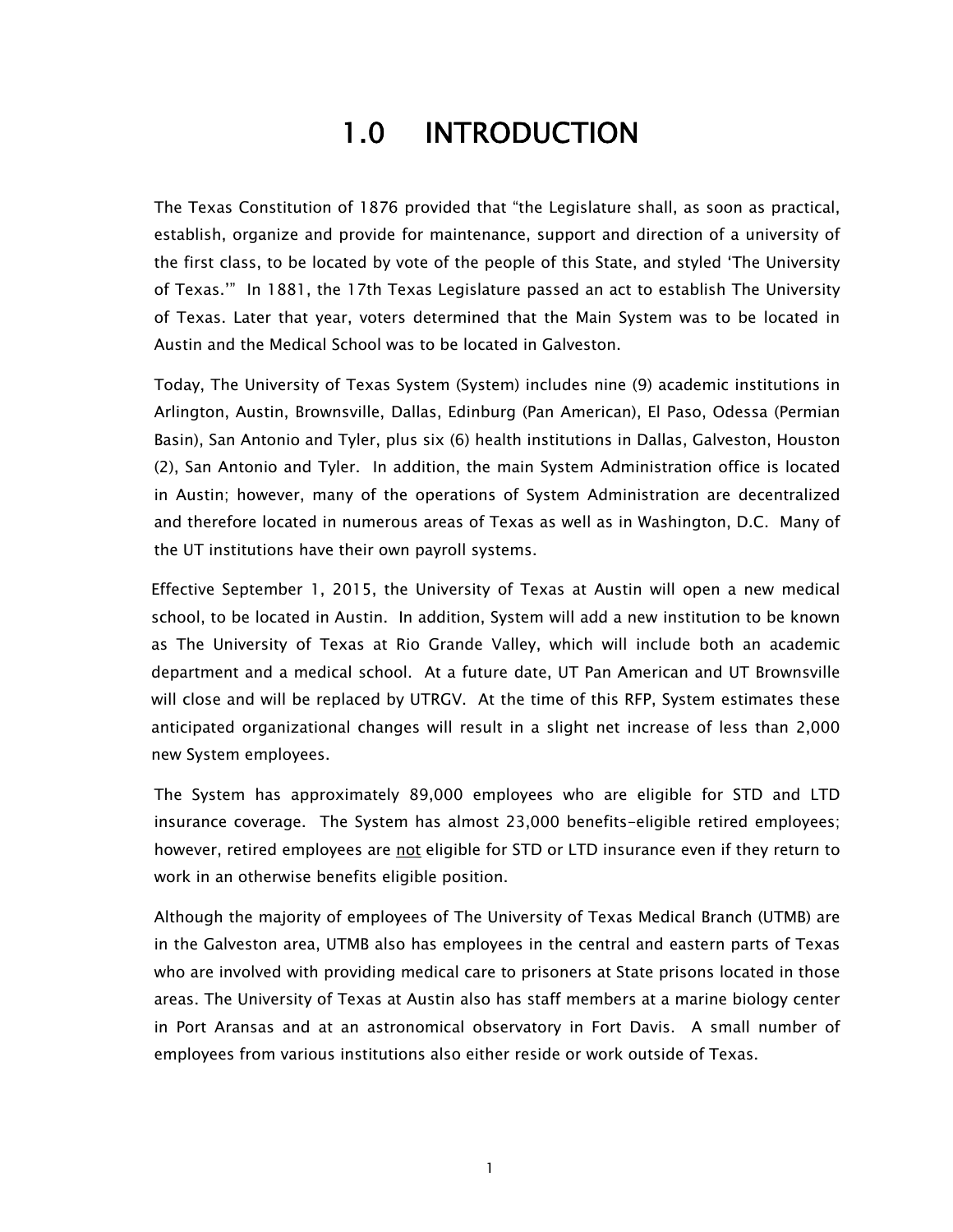The following table shows the name, location and the approximate number of benefitseligible employees associated with each institution in the System as of September 2014:

 $\lceil$ 

|                |                                                                     | The University of Texas System               |                                                      |
|----------------|---------------------------------------------------------------------|----------------------------------------------|------------------------------------------------------|
|                |                                                                     | September 2014                               |                                                      |
| Location       | <b>Institutions</b>                                                 | <b>Benefits-Eligible</b><br><b>Employees</b> | <b>Benefits-Eligible Retired</b><br><b>Employees</b> |
|                | The University of Texas<br>at Austin                                | 17,117                                       | 4,955                                                |
| Austin         | The University of Texas<br>System Administration                    | 669                                          | 273                                                  |
| Brownsville    | The University of Texas<br>at Brownsville                           | 704                                          | 295                                                  |
|                | The University of Texas<br>at Arlington                             | 3,154                                        | 1,089                                                |
| <b>Dallas</b>  | The University of Texas<br>at Dallas                                | 2,980                                        | 565                                                  |
|                | The University of Texas<br>Southwestern Medical<br>Center at Dallas | 12,852                                       | 1,658                                                |
| Edinburg       | The University of Texas -<br>Pan American                           | 1,918                                        | 476                                                  |
| El Paso        | The University of Texas<br>at El Paso                               | 2,289                                        | 805                                                  |
| Galveston      | The University of Texas<br>Medical Branch at<br>Galveston           | 11,151                                       | 4,368                                                |
|                | The University of Texas<br>Health Science Center at<br>Houston      | 6,378                                        | 1,504                                                |
| Houston        | The University of Texas<br>M.D. Anderson Cancer<br>Center           | 19,572                                       | 3,395                                                |
| Odessa         | The University of Texas<br>of the Permian Basin                     | 398                                          | 110                                                  |
|                | The University of Texas<br>at San Antonio                           | 3,341                                        | 783                                                  |
| San<br>Antonio | The University of Texas<br>Health Science Center at<br>San Antonio  | 5,147                                        | 1,640                                                |
| Tyler          | The University of Texas<br>at Tyler                                 | 833                                          | 228                                                  |

2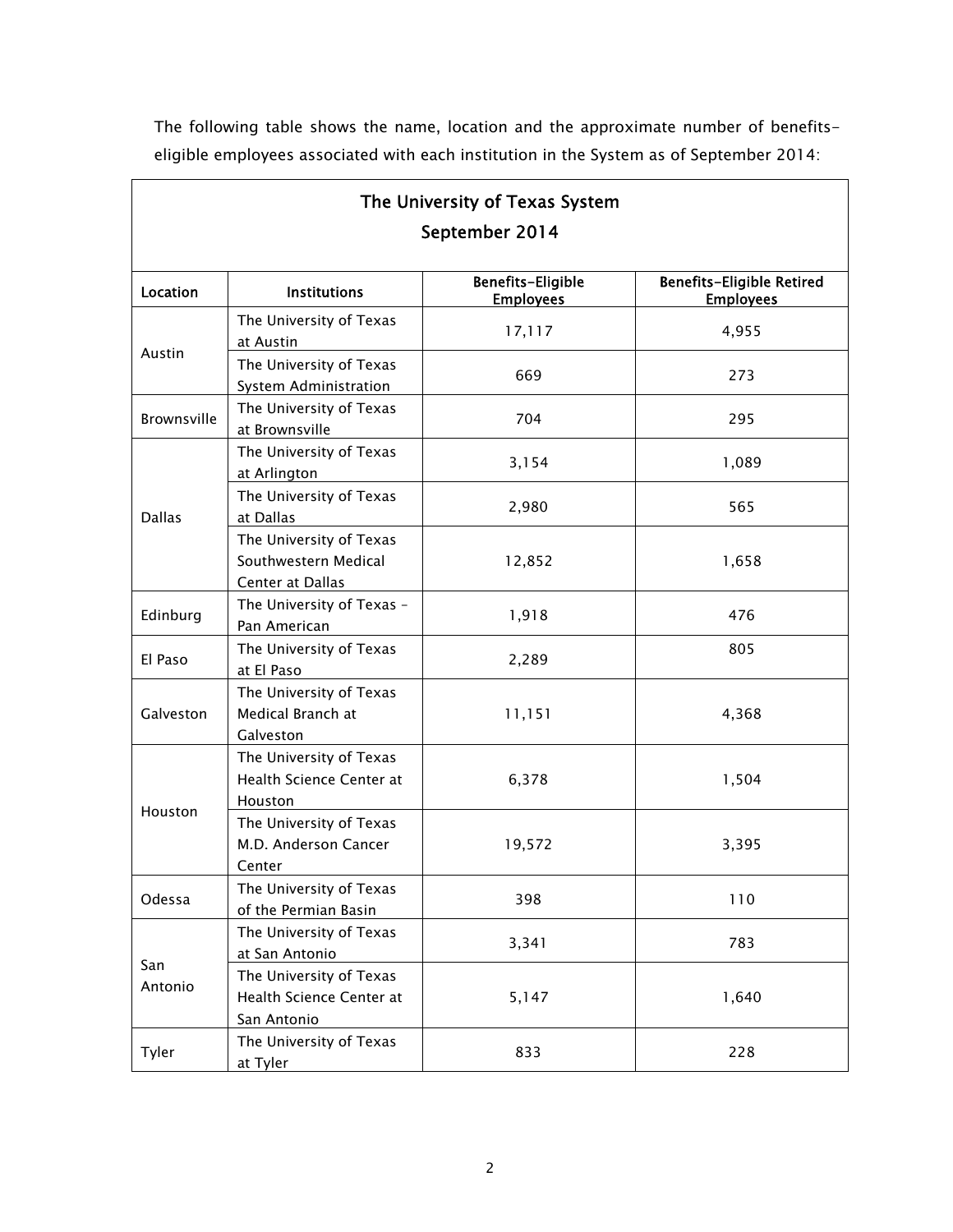| The University of Texas<br>Health Science Center at<br>Tvler | 1.037  | 615    |
|--------------------------------------------------------------|--------|--------|
| <b>TOTAL</b>                                                 | 83,505 | 22,759 |

#### 1.1 OBJECTIVES OF THE REQUEST FOR PROPOSAL

The University of Texas System (System) is soliciting proposals from qualified and appropriately licensed firms to provide actuarial services to the System for the Employee Group Insurance Program and the Retirement Programs for the six-year period beginning September 1, 2015 through August 31, 2021.

The primary objective of the System is to maximize the benefits and services that employees and retired employees of the System receive for each dollar spent on benefits. In support of this objective, the Office of Employee Benefits (OEB) requires actuarial services for the Employee Group Insurance Program that may include, among other things, assistance in evaluation of cost impact of benefit design alternatives, consideration of funding alternatives, development of contribution rates, data development to support ongoing analysis of program cost and utilization, preparation of financial statements, cash flow analysis, revenue and cost projections, and analysis of the actuarial impact of legislation on the Program. In addition, for the Retirement Programs, OEB requires actuarial services that may include, among other things, plan design and selection and monitoring of investment options and investment providers.

#### 1.2 SUMMARY OF CURRENT SYSTEM PROGRAMS

The System has over 106,000 employees and retired employees plus approximately 99,000 dependents participating in the Employee Group Insurance Program. The System offers one health plan option – UT SELECT, a self-funded preferred provider organization (PPO) plan available in all areas. UT SELECT medical benefits are currently administered by Blue Cross and Blue Shield of Texas (BCBSTX), while UT SELECT pharmacy benefits are currently administered by Express Scripts, Inc. (ESI).

The System also currently offers two self-funded dental PPO plans - UT SELECT Dental and UT SELECT Dental PLUS. In addition, the System offers the following fully insured optional plans: a dental health maintenance organization, a vision plan, voluntary group term life coverage, accidental death and dismemberment coverage, short and long term disability coverage, long term care insurance, and flexible spending accounts. These plans are voluntary, and generally the premiums are fully paid by the participating employees and retired employees.

Of the approximately 90,000 employees eligible to participate in the voluntary retirement plans, the System has over 23,000 employees who participate in the UTSaver voluntary retirement programs – 403(b) Tax Sheltered Annuity Program (TSA) and the 457(b) Deferred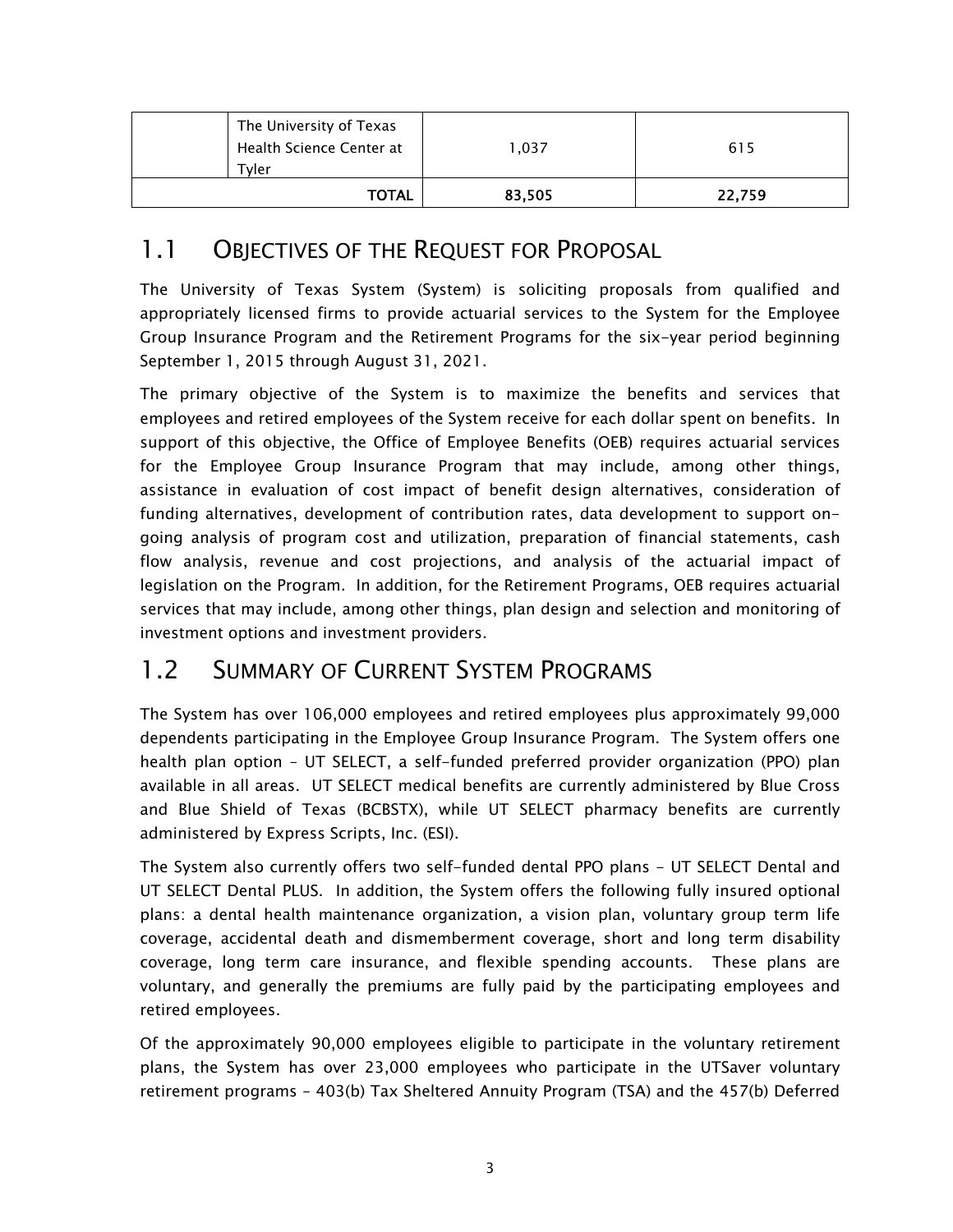Compensation Plan (DCP). The System also administers a mandatory 403(b) plan, the Optional Retirement Program (ORP), that eligible employees may choose in lieu of participation in the Teacher Retirement System of Texas (TRS). Approximately 16,000 eligible employees currently contribute to ORP. Additionally, the System maintains a 415(m) excess benefit plan for certain eligible ORP participants. Approximately 750 employees currently contribute to the 415(m) plan. System contracts with five (5) retirement providers with which employees may invest their pre-tax or post tax contributions for one of the UTSaver voluntary retirement programs the ORP and the 415(m) excess benefit plan.

The Group Insurance Program and the System's Retirement Programs are administered by the System's Office of Employee Benefits (OEB) located at System headquarters in Austin, Texas.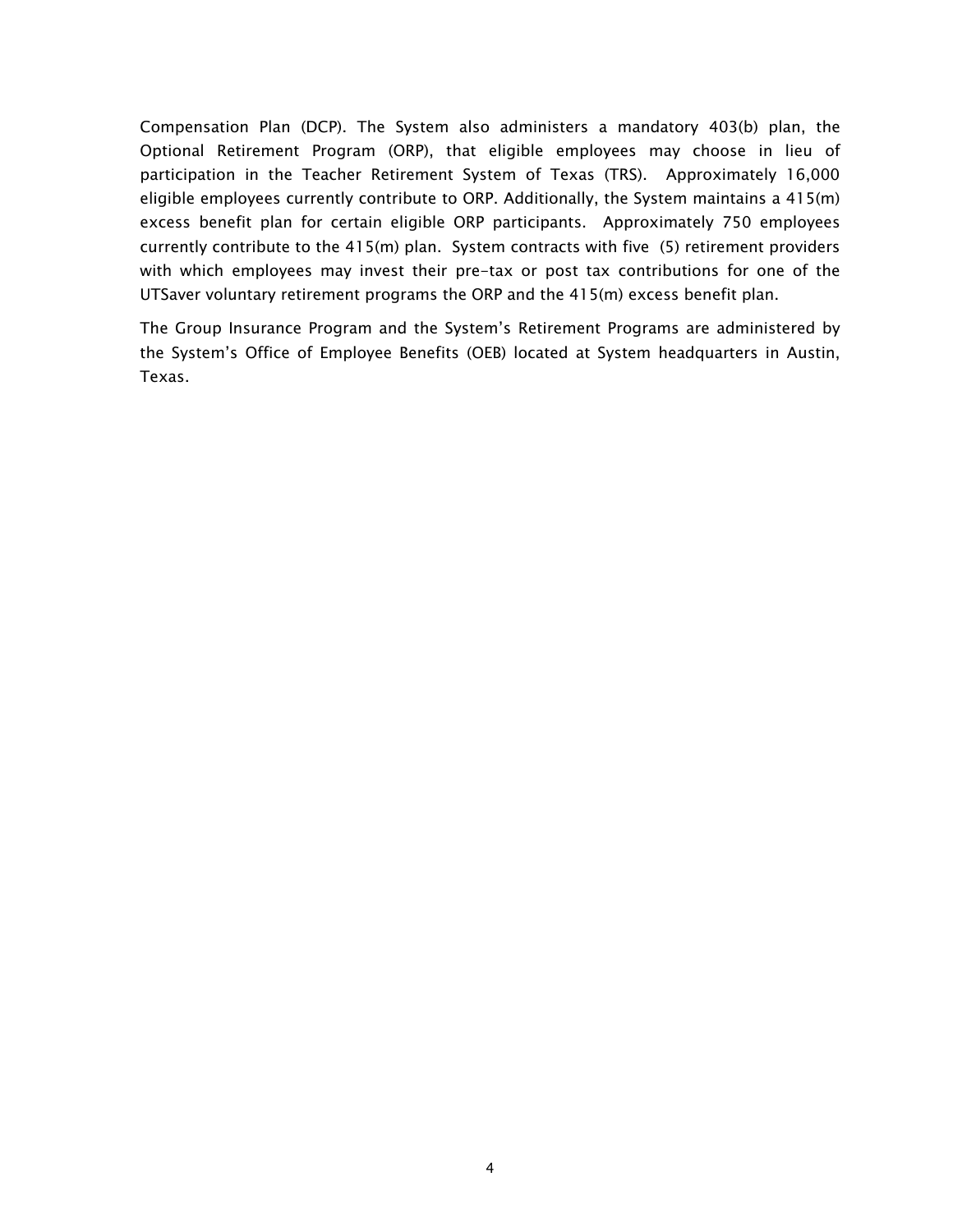## 2.0 GENERAL INFORMATION AND REQUIREMENTS

### 2.1 PLAN YEAR

The System's Plan Year begins on September 1st and ends the following August 31st. This period corresponds with the fiscal year of the System and the State of Texas.

## 2.2 CONFLICT OF INTEREST

No member of the System Board of Regents, nor any System employee (including the Chancellor, Vice Chancellor for Administration, Vice Chancellor of Business Affairs, Associate Vice Chancellor for Employee Benefits and Services, and Office of Employee Benefits management), shall have any direct interest in any firm to which a Contract may be awarded or any indirect conflict of interest involving the firm including, but not limited, to any financial interest.

## 2.3 AGENT OF RECORD

The System shall not designate an Agent of Record or any other such company employee or commissioned representative to act on behalf of the System or the firm. All requests for the System to provide such designation shall be rejected. Firms are specifically instructed to submit proposals directly to the System. Proposals submitted through a third party agent will not be accepted.

### 2.4 NEWS RELEASES

Written approval by the System will be required prior to any issuance of any news releases or other public communication regarding a contract awarded to a responding firm.

### 2.5 RESPONSES, ORDERING OF CONTENTS, DEVIATIONS

The content of all responses submitted must be ordered to correspond with the specifications as they appear in the RFP. Unless a deviation is specifically noted in the response, it will be assumed that the responding firm agrees to meet all specifications exactly as set forth in this RFP.

### 2.6 RESERVED RIGHTS

2.6.1 The System retains the right to reject any and/or all proposals submitted and/or call for new proposals. The System is not required to select the proposal with the lowest proposed fee(s), but shall take into consideration other factors as described herein. The System reserves the right to enter into discussions and negotiations with one or more firms selected at its discretion to determine the best and final terms. The System is not under obligation to hold these discussions or negotiations with each responding firm that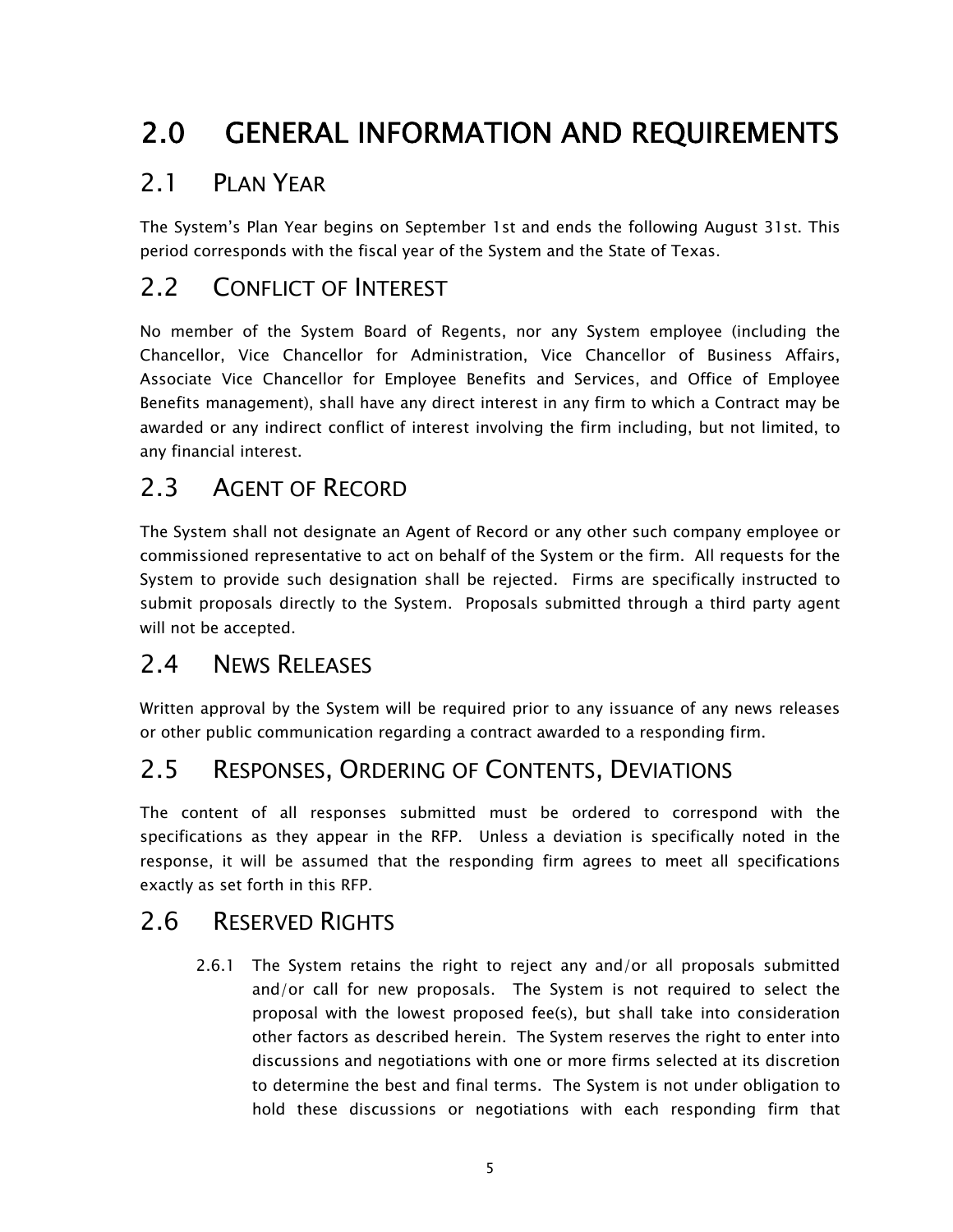submits a proposal. The System is under no legal obligation to execute a Contract on the basis of this RFP or upon receipt of a proposal.

- 2.6.2 The System specifically reserves the right to revise any or all RFP or Contract provisions set forth at any time prior to the System's execution of a Contract where the System deems it to be in the best interests of the System and its participants.
- 2.6.3 The System reserves the right to audit/validate all materials and responses submitted with the firm's proposal.

#### 2.7 TERM OF ACCEPTANCE

It is the intent of the System, at this time, to enter into a one year contract for provision of actuarial services beginning September 1, 2015, which shall be renewable at System's option for five additional one year periods through August 31, 2021.

#### 2.8 USE OF SYSTEM INFORMATION FOR SOLICITATION PROHIBITED

The selected firm must specifically agree that it shall never use any information, regardless of whether such information has been de-identified, concerning System Group Insurance or Retirement plan participants received from any source for any marketing purpose or to solicit other business of any type. This agreement extends to the provision of lists of System employees or retired employees, discussions, advertisement, distribution, or other marketing by the firm or a parent or subsidiary to coverage, products, or materials other than those explicitly relating to the selected firm's participation in the UT System programs to other firms or any other third party. This prohibition applies even after termination of the Contract.

## 2.9 SYSTEM'S HISTORICALLY UNDERUTILIZED BUSINESS (HUB) PROGRAM

2.9.1 All agencies of the State of Texas are required to make a good faith effort to assist historically underutilized businesses (each a "HUB") in receiving contract awards. The goal of the HUB program is to promote full and equal business opportunity for all businesses in contracting with state agencies. Pursuant to the HUB program, if under the terms of any agreement or contractual arrangement resulting from this RFP, the Contractor subcontracts any of the Program, then the Contractor must make a good faith effort to utilize HUBs certified by the Procurement and Support Services Division of the Texas Comptroller of Public Accounts. Proposals that fail to comply with the requirements contained in this Section 2.9 will constitute a material failure to comply with advertised specifications and will be rejected by System as nonresponsive. Additionally, compliance with good faith effort guidelines is a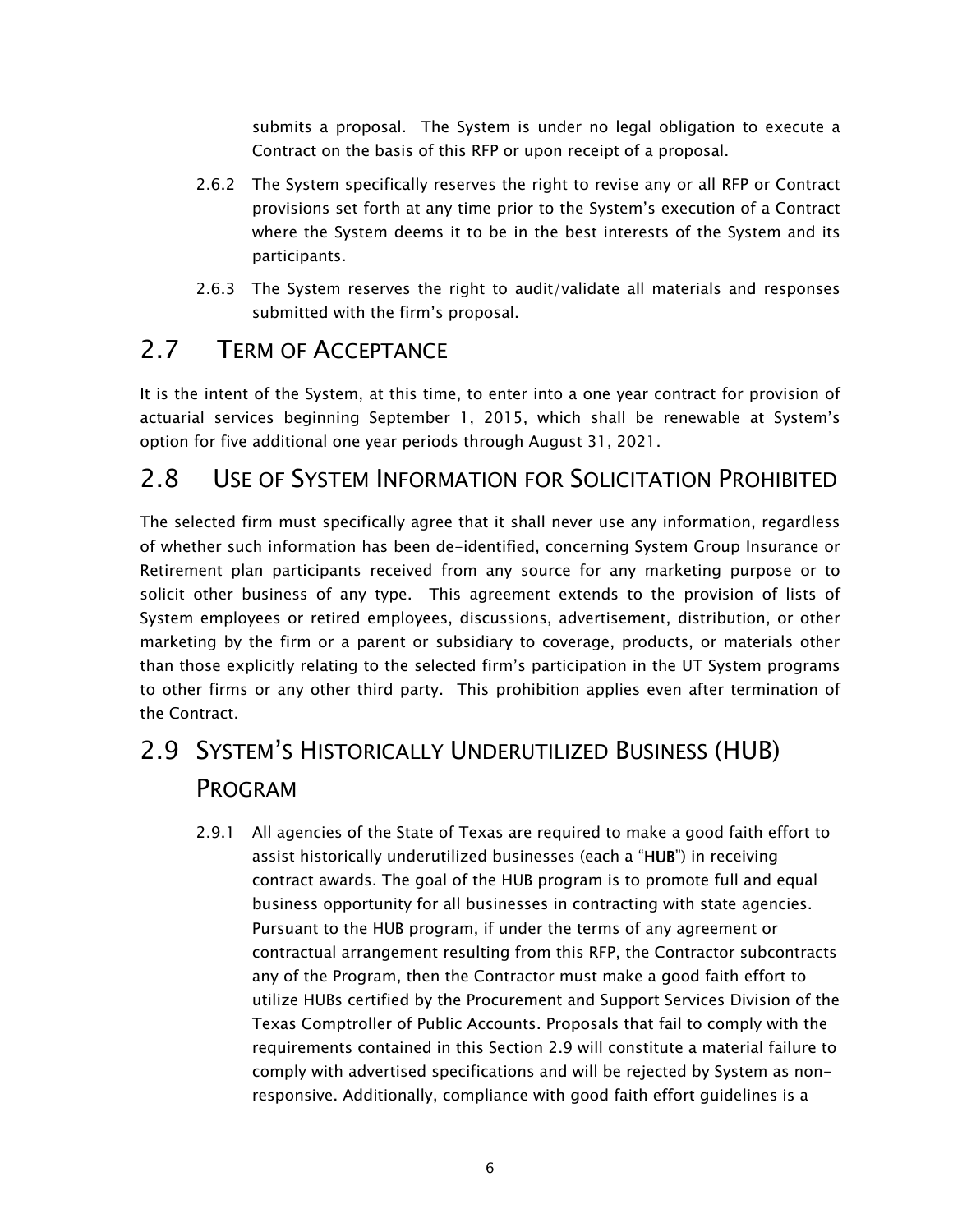condition precedent to awarding any agreement or contractual arrangement resulting from this RFP. Proposing firm acknowledges that, if selected by System, its obligation to make a good faith effort to utilize HUBs when subcontracting any of the Program will continue throughout the term of all agreements and contractual arrangements resulting from this RFP. Furthermore, any subcontracting of the Program by the firm is subject to review by System to ensure compliance with the HUB program.

- 2.9.2 System has reviewed this RFP in accordance with Title 34, Texas Administrative Code, Section 20.13 (a), and has determined that subcontracting opportunities may exist under this RFP.
- 2.9.3 A HUB Subcontracting Plan ("HSP") is required as part of firm's proposal. The HSP will be developed and administered in accordance with System's Policy on Utilization of Historically Underutilized Businesses attached as APPENDIX D and incorporated for all purposes.

Each proposing firm must complete and return the HSP in accordance with the terms and conditions of this RFP, including APPENDIX D. Firms that fail to do so will be considered non-responsive to this RFP in accordance with Section 2161.252, Texas Government Code.

The Contractor will not be permitted to change its HSP unless: (1) the Contractor completes a newly modified version of the HSP in accordance with the terms of APPENDIX D that sets forth all changes requested by the Contractor, (2) the Contractor provides System with such a modified version of the HSP, (3) System approves the modified HSP in writing, and (4) all agreements or contractual arrangements resulting from this RFP are amended in writing by System and the Contractor to conform to the modified HSP.

- 2.9.4 Proposing firm must submit three (3) originals of the HSP to System at the same time it submits its proposal to System (ref. Section 2.25 of this RFP.) The three (3) originals of the HSP must be submitted under separate cover and in a separate envelope (the "HSP Envelope"). Firm must ensure that the top outside surface of its HSP Envelope clearly shows and makes visible:
	- 2.9.4.1 the RFP title (ref. cover page of this RFP) and the Submittal Deadline (ref. Section 2.25 of this RFP), both located in the lower left hand corner of the top surface of the envelope,
	- 2.9.4.2 the name and the return address of the proposing firm, and
	- 2.9.4.3 the phrase "HUB Subcontracting Plan".

Any proposal submitted in response to this RFP that is not accompanied by a separate HSP Envelope meeting the above requirements will be rejected by System and returned to the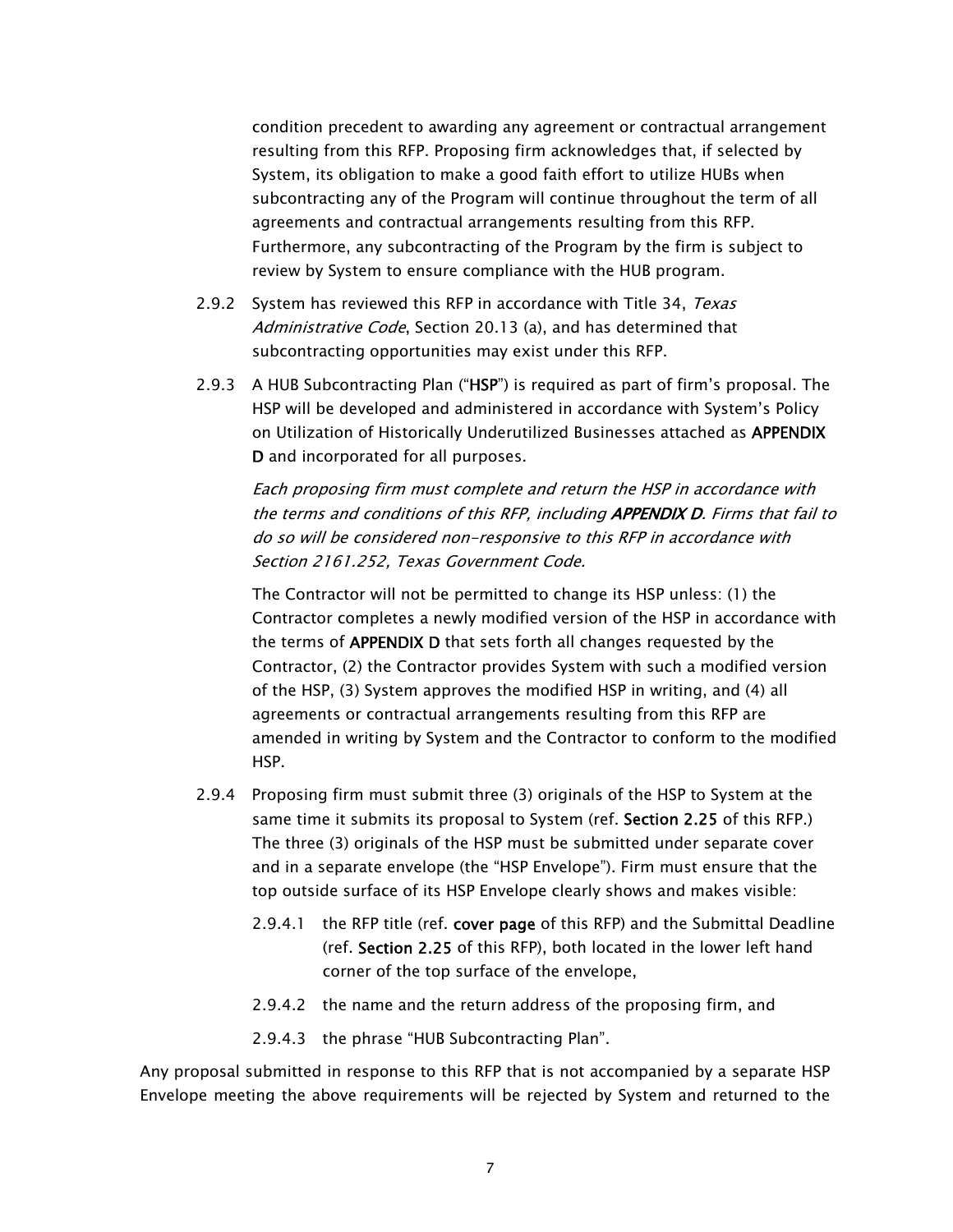firm unopened as that proposal will be considered non-responsive due to material failure to comply with advertised specifications. Furthermore, System will open a firm's HSP Envelope prior to opening the proposal submitted by the firm, in order to ensure that the firm has submitted the number of completed and signed originals of the firm's HUB Subcontracting Plan ("HSP") that are required by this RFP. A firm's failure to submit the number of completed and signed originals of the HSP that are required by this RFP will result in System's rejection of the proposal submitted by that firm as non-responsive due to material failure to comply with advertised specifications; such a proposal will be returned to the firm unopened. Note: The requirement that the proposing firm provide three originals of the HSP under this Section 2.9.4 is separate from and does not affect firm's obligation to provide System with the number of copies of its proposal as specified in Section 2.25 of this RFP.

### 2.10 CERTIFICATION

An authorized officer of any responding firm submitting a proposal must certify that the responding firm complies with the RFP specifications by signing and returning the Signature Page in Section 10 in this RFP.

#### 2.11 ADDITIONAL INFORMATION FROM RESPONDING FIRMS

System reserves the right to request additional documentation regarding submitted proposals. Responding firms must agree to provide any information requested.

#### 2.12 REFERENCES

Each responding firm must provide a list of current major public customers purchasing services as requested in the Interrogatories section of this RFP. These customers may be contacted by the System to provide information regarding the firm's overall record of providing actuarial services for the customer.

The provision of references by the responding firm shall constitute verification that the System has the responding firm's permission to contact these organizations and obtain any required information without seeking permission of the firm.

#### 2.13 NON-RESPONSIVE PROPOSALS

The System will not accept for consideration any proposals that do not comply with the criteria set forth herein. Failure to address any of the RFP requirements may result in rejection of a proposal.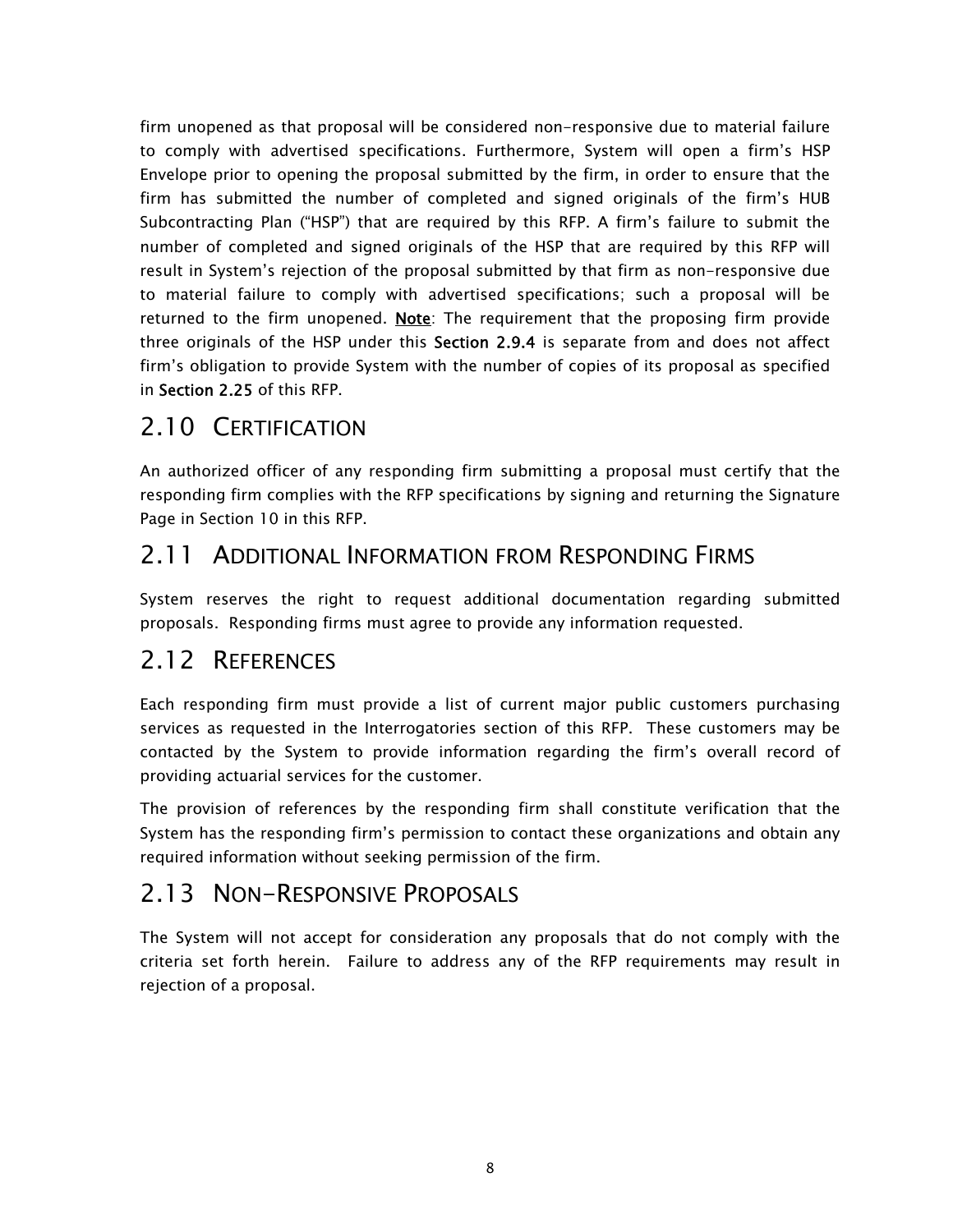## 2.14 CONFIDENTIAL STATUS, DISCLOSURE OF PROPOSAL **CONTENTS**

Unless required to release such information by applicable law or court order, proposals submitted by firms will be deemed confidential until any announcement regarding the selection or rejection of a proposal has been made. However, once a proposal has been accepted or rejected, it becomes subject to release in accordance with the provisions of Chapter 552 of the Texas Government Code (The Public Information Act, "the Act"). In order to permit the responding firm to protect confidential information submitted by the firm in support of a proposal, the responding firm must designate any information in its Proposal of any attachments or other materials provided in connection with its Proposal that it believes to be exempt from disclosure and provide legal justification for each instance. The responding firm acknowledges and agrees that the System shall have no liability to the responding firm or any other person or entity for disclosure of information in accordance with the Act. It is the responding firm's sole obligation to advocate the confidential or proprietary nature of any information it provides in its proposal. Responding firms should be aware that the Texas Attorney General may determine that all or part of the claimed confidential or proprietary information should be disclosed. The System shall not advocate the confidentiality of the responding firm's material to the Texas Attorney General or to any other person or entity. System may release the responding firm's entire proposal, including alleged information confidential or proprietary, upon request from a member of the Legislature where needed for legislative purposes. The provisions described in this section apply to all Proposals and materials provided by any firm in response to this RFP.

## 2.15 COMPLIANCE WITH APPLICABLE LAW, CHANGES REQUIRED BY STATUTE OR REGULATION

All proposals must comply with all applicable laws and regulations including, but not limited to, the following:

- State and federal laws and regulations; and
- Rules promulgated by the Texas Department of Insurance.

The System recognizes that the requirements of these laws and regulations may change. The System requires a good faith effort on the part of the selected firm to comply with additional responsibilities imposed by federal or state law without requiring mid-year fee increases. The System reserves the right to negotiate with the contracting firm to comply with any changes required by state or federal law or regulation.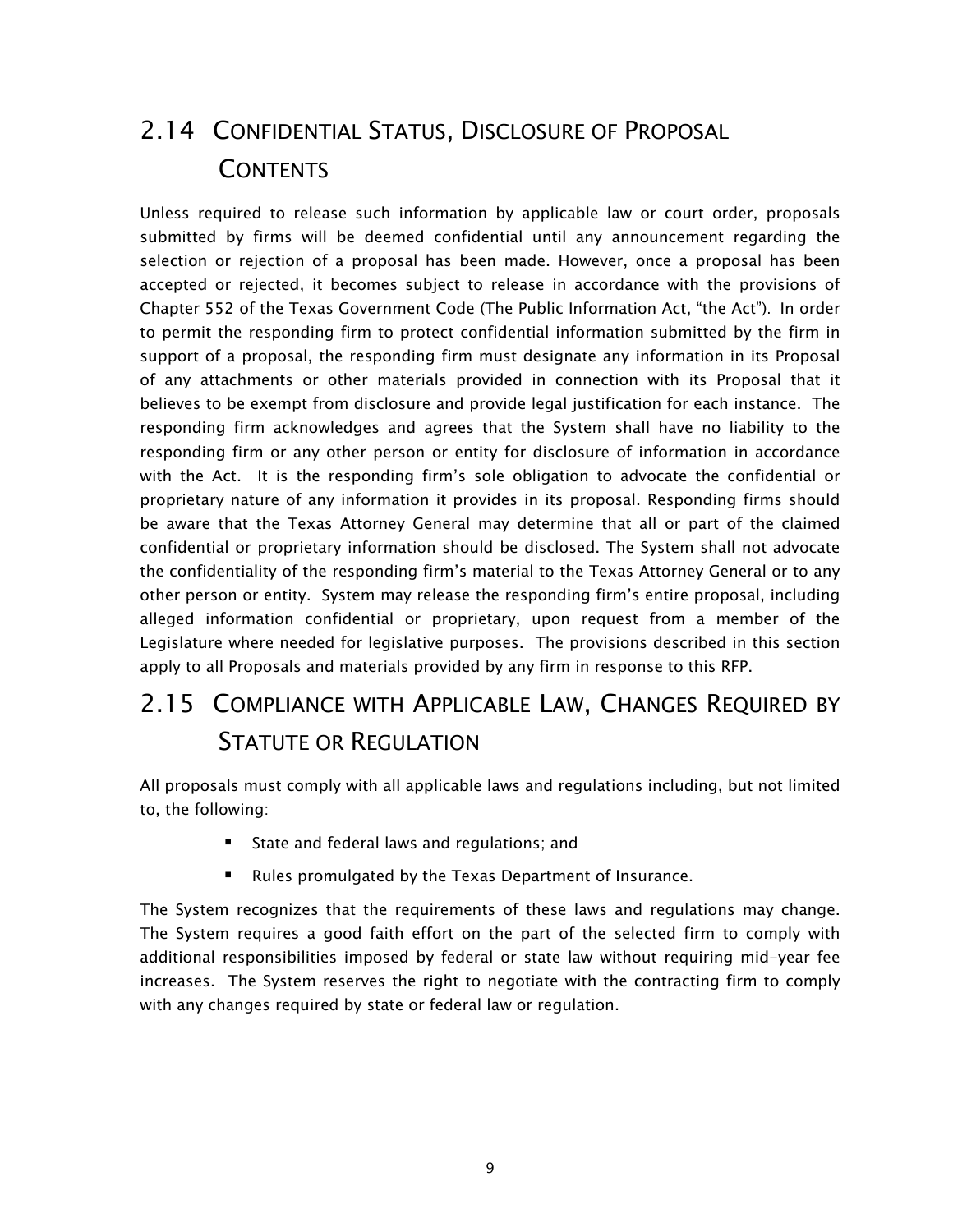## 2.16 HIPAA COMPLIANCE

UT System Administration is a covered entity under the Health Insurance Portability and Accountability Act (HIPAA). The Contract contains a Business Associate Agreement that requires the contracting firm to comply with the System Administrations' privacy and security policies. In response to the related interrogatories included in Section 8 of this RFP, the vendor must describe in detail its HIPAA Privacy and Security programs as well as its information security program.

#### 2.17 NONDISCRIMINATORY PRACTICE

The contracting firm shall not discriminate against eligible System employees by excluding, seeking to exclude, or otherwise imposing restrictions on services on the basis of gender, race, national origin, religion, age, veteran status, disability, or pregnancy.

#### 2.18 RETENTION OF PROPOSALS

All proposals submitted become the sole property of the System.

#### 2.19 MODIFICATION

No proposal may be changed, amended, or modified after submission to the System except to correct an inadvertent error.

### 2.20 WEB SITE FOR INTERESTED FIRMS

To provide interested firms an opportunity to pose questions regarding the RFP specifications and selection process, the System has designated the following Web site for interested firm representatives to register on-line at http://utdirect.utexas.edu/rfp.

### 2.21 ADDENDA TO RFP, INQUIRIES REGARDING SPECIFICATIONS

All questions and comments related to the RFP must be sent via e-mail by using the appropriate e-mail link on the RFP Web site:

#### http://utdirect.utexas.edu/rfp/

Any response to an inquiry that alters an interpretation of, or requires a change to, this RFP will be posted as addenda on the RFP Web site. All firms will be responsible for regularly checking this Web site for RFP addenda and other announcements. All addenda issued by the System prior to receipt of a proposal shall be considered part of the RFP.

To ensure that all replies can be provided to all prospective responding firms prior to the deadline for submission of proposals, no questions received after 5:00 PM (Central Time) on Wednesday, November 12, 2014 will will be considered or responded to by the System.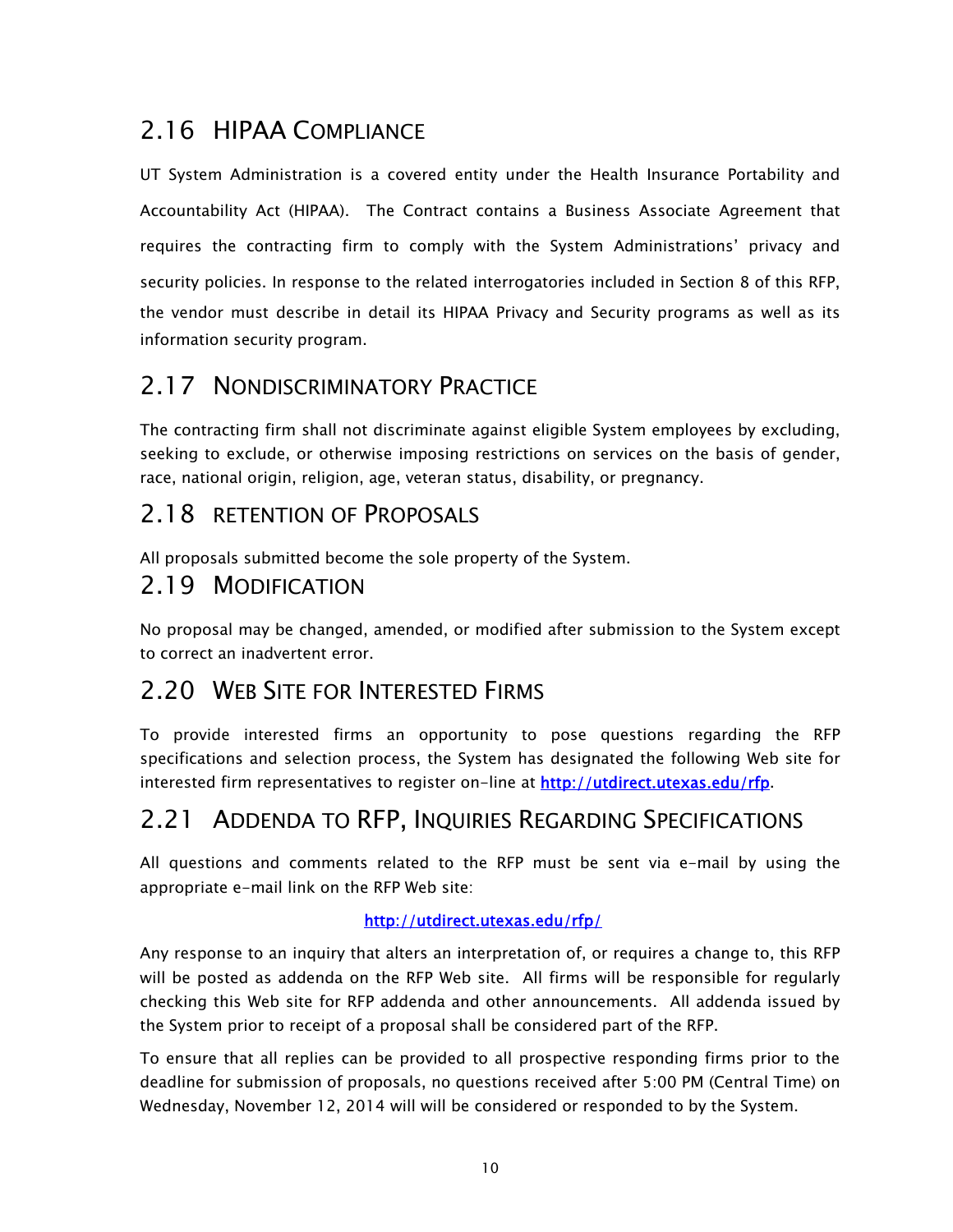## 2.22 FIRM INITIATED CHANGES

The responding firm must notify the System in writing prior to making any major changes to its services, the designated System account team or other areas likely to impact the System. The System reserves the exclusive right to determine if these major changes may be applied to the System, and if so, when they shall apply.

### 2.23 ALTERNATIVE FEE ARRANGEMENTS

- 2.23.1 Alternative fee arrangements, other than as requested herein, shall not be considered. However, the System reserves the right to revise the financial arrangements should that become necessary due to legislative, budgetary, or other factors. The purpose of this RFP and the subsequent review process is to select the firm that the System considers to be most qualified to provide the most effective, efficient and high-quality services, reports and products to the System. The System views the relationship with the firm as a cooperative one, and nothing contained in this RFP, nor any action taken in the review and approval process, shall prevent the System from continuing negotiations with the selected firm after the selection is made.
- 2.23.2 The firm must agree to act in good faith in connection with all such negotiations and in performing all of its services, duties, and provisions of services to the System.

#### 2.24 FINALIST INTERVIEW

Following the System's initial review of the RFP Proposals, if the firm is selected as a finalist in the firm selection process, the System may, at its sole option, request that personnel from the firm, at the firm's expense, attend a meeting at a System-designated location to clarify responses and to answer questions regarding the firm's Proposal.

### 2.25 SUBMISSION OF PROPOSALS

Only proposals submitted in compliance with the following will be accepted by System:

2.25.1 One (1) signed original proposal signed with blue ink and clearly marked "Original", and six (6) identical copies of the proposal must be received by the System on or before 3:00 PM (Central Time), on Thursday, December 4, 2015. The original and copies of the proposal should be delivered to:

> Laura C. Chambers, Director Office of Employee Benefits The University of Texas System 210 West 6th Street, Room B.140E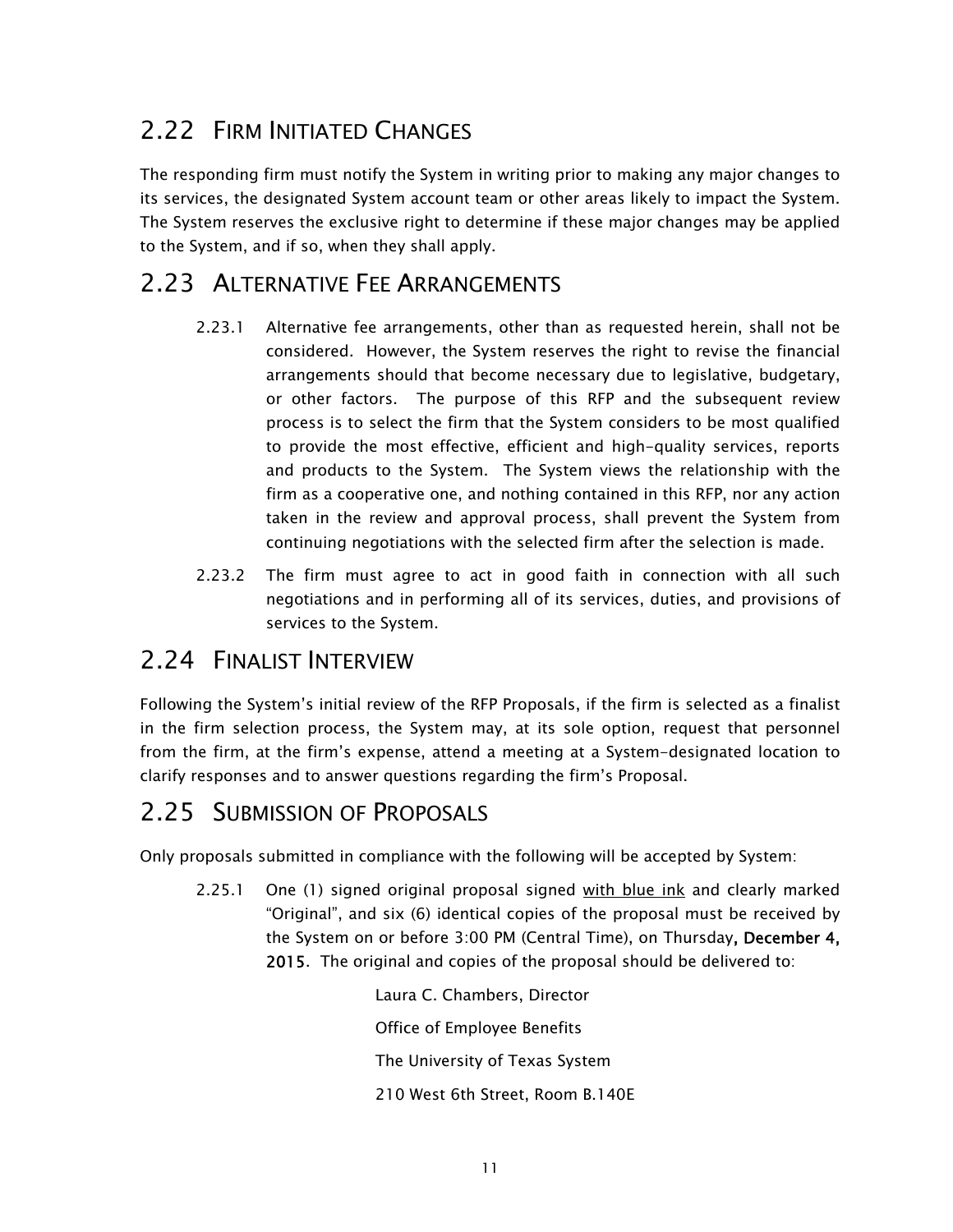#### Austin, Texas 78701-3043

- 2.25.2 A responding firm must submit one (1) electronic version of the proposal on a separate disk or CD using Microsoft Word, Excel or Access. The electronic version must be labeled with the firm's name and the title of this RFP.
- 2.25.3 Proposals must be valid for one hundred twenty (120) days following the proposal receipt date. The proposed fee(s) must be firm and guaranteed for the twelve-month period beginning September 1, 2015 through August 31, 2016.
- 2.25.4 Proposals and any other information submitted by responding firms in response to this RFP shall become the property of System and will be subject to Section 2.14, Disclosure of Proposal Contents, of this RFP.
- 2.25.5 The System will not provide compensation to responding firms for any expenses incurred by the firms for proposal preparation or for any demonstrations, unless otherwise expressly stated in writing by the System. Responding firms shall submit proposals at their own risk and expense. Materials submitted with the RFP will not be returned to the firm.
- 2.25.6 Proposals containing deviations, or items not called for in the RFP documents, or irregularities of any kind are subject to disqualification by the System, at its option.
- 2.25.7 Each proposal must provide a succinct and concise description of the responding firm's ability to meet the requirements of the RFP. Emphasis should be on completeness, clarity of content, responsiveness to the requirements, and an understanding of the System's needs.
- 2.25.8 Representations made within the proposal will be binding on the responding firm and shall be incorporated by reference into the Contract. The System will not be bound to act by any other previous communication of any type or non-conforming proposals submitted by a responding firm.
- 2.25.9 A Table of Contents with page number references must be included. The Table of Contents should include sufficient detail to facilitate easy reference to the sections of the proposal, as well as separate attachments. Any supplemental information and attachments not requested in the RFP, but are included in the proposal, should be clearly identified in the Table of Contents and provided as a separate section in the proposal.
- 2.25.10 The materials submitted must be enclosed in a sealed envelope, box, or container. The package must show clearly the submittal deadline, the responding firm's name, and the responding firm's return address. IMPORTANT: A separate HUB Subcontracting Plan (HSP) envelope must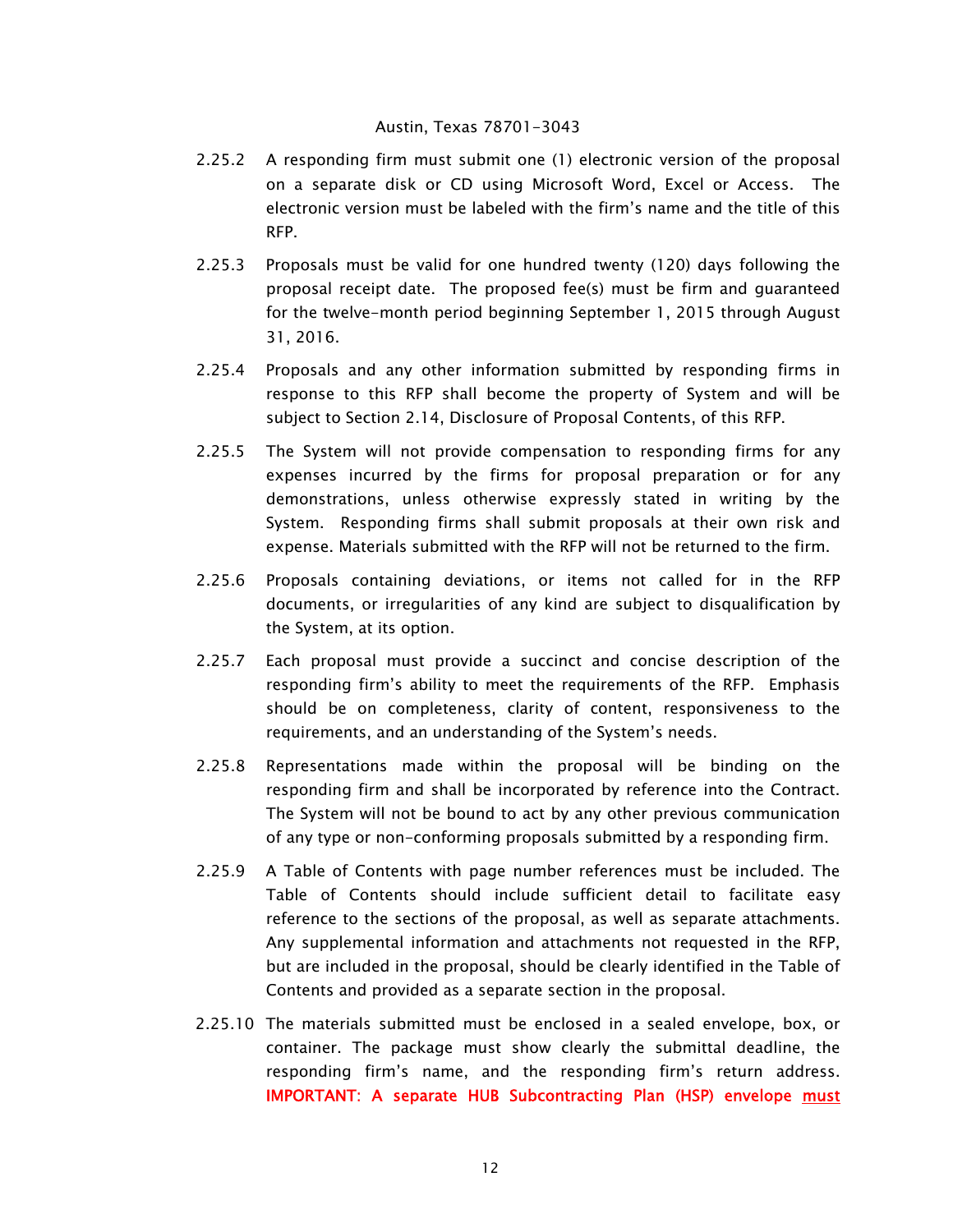accompany the firm's proposal, or the proposal will be rejected due to material failure to comply with required specifications as described in Section 2.9.4 of this RFP.

- 2.25.11 Late proposals will not be accepted or considered under any circumstances. Late proposals properly identified will be returned to the responding firm unopened at the responding firm's expense. Other late proposals will be held at the Office of Employee Benefits (OEB) for 30 days and then discarded.
- 2.25.12 Telephone proposals or proposals transmitted electronically are not acceptable responses to this RFP.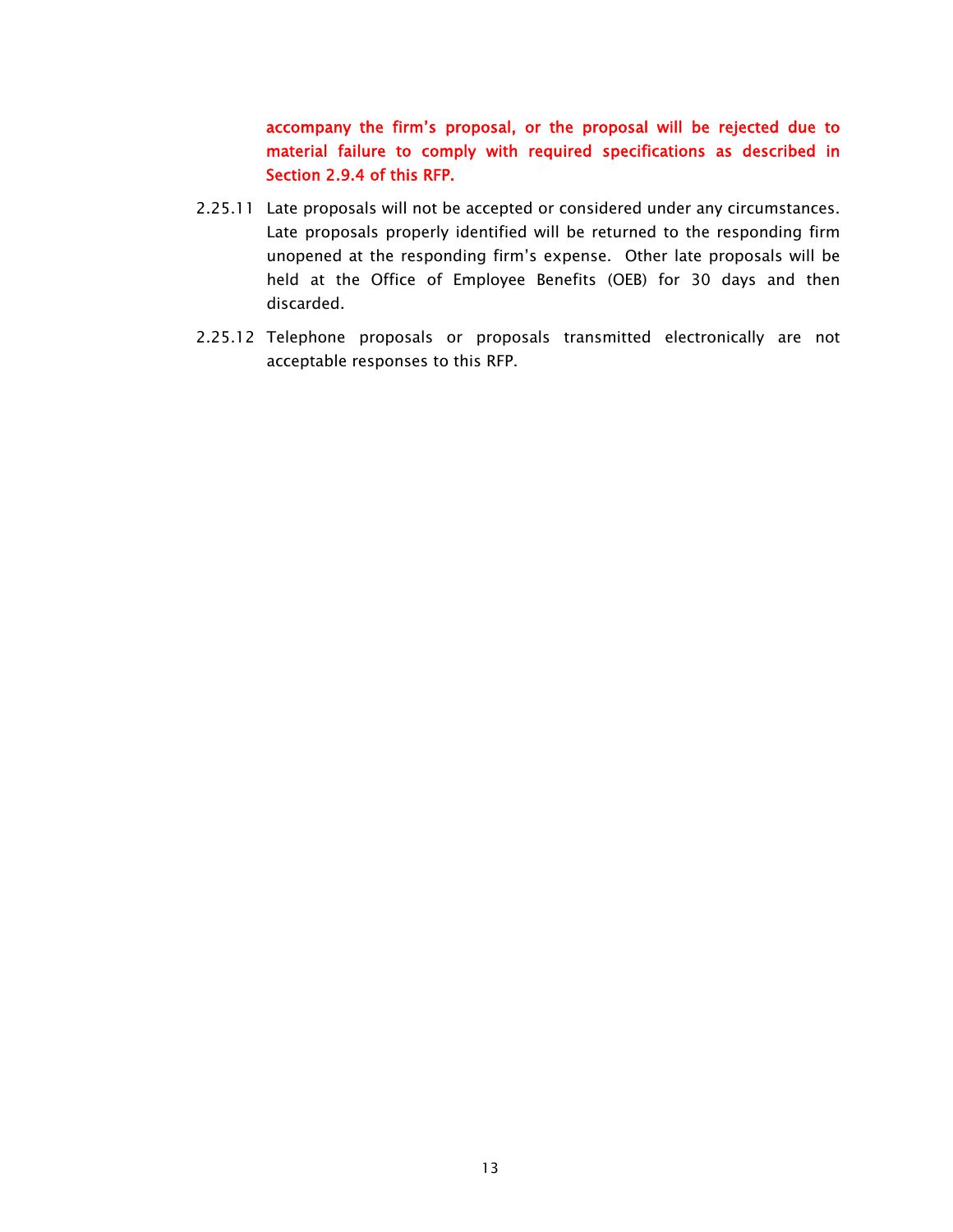## 3.0 THE CONTRACT

The Contract shall be in the format specified by the System. The Contract will incorporate the RFP, the contracting firm's proposal thereto, and any other information the responding firm may be required to provide. Until a Contract has been executed and signed, the RFP and the selected firm proposal will be binding. A Sample Contract is included in the RFP as Appendix E. Firms unable to agree to each term set forth in the Sample Contract should not submit a proposal in response to this RFP. Proposals containing proposed changes to the Sample Contract will not be considered.

#### 3.1 INTRODUCTION

No Contract will be executed until the System has accepted the responding firm's proposal, and the System has notified the responding firm of its approval. The Contract will be for a one year term beginning on September 1, 2015 through August 31, 2016, unless terminated as provided herein or in the Contract with the option to renew for up to five additional one year periods through August 31, 2021. If the current firm submits a proposal and is not selected, the current firm shall continue to perform in good faith all obligations under its existing contract with the System.

The System and the contracting firm shall agree and acknowledge, as applicable, that the services to be provided under the Contract will be provided from September 1, 2015 through August 31, 2021. However, the System and the contracting firm shall also agree and acknowledge that there may be duties and obligations specified by the RFP to be performed prior to September 1, 2015 and following August 31, 2021, and the Contract will specify that the parties agree to perform all such duties and obligations, and that all applicable damage provisions shall be in effect as to these duties and obligations.

The Contract shall comprise the complete and exclusive statement of each agreement between the System and the contracting firm and supersede all prior or contemporaneous agreements, negotiations, course of prior dealings, and oral representations relating to the subject matter hereof.

The System has specific contracting requirements that cannot be waived or altered. All firms should carefully review the Sample Contract in Appendix E. Firms should include in their written proposals all changes to the Contract they wish to propose. Firms should not assume that an opportunity exists to add such matters through the contract negotiation process. Unacceptable terms and conditions added by a firm may cause the System to reject a proposal, despite other factors of the evaluation. In addition, firms should not strikethrough or otherwise alter anything in the Sample Contract. Submission of an altered Sample Contract as part of a proposal shall cause the System to reject a proposal, despite other factors of the evaluation.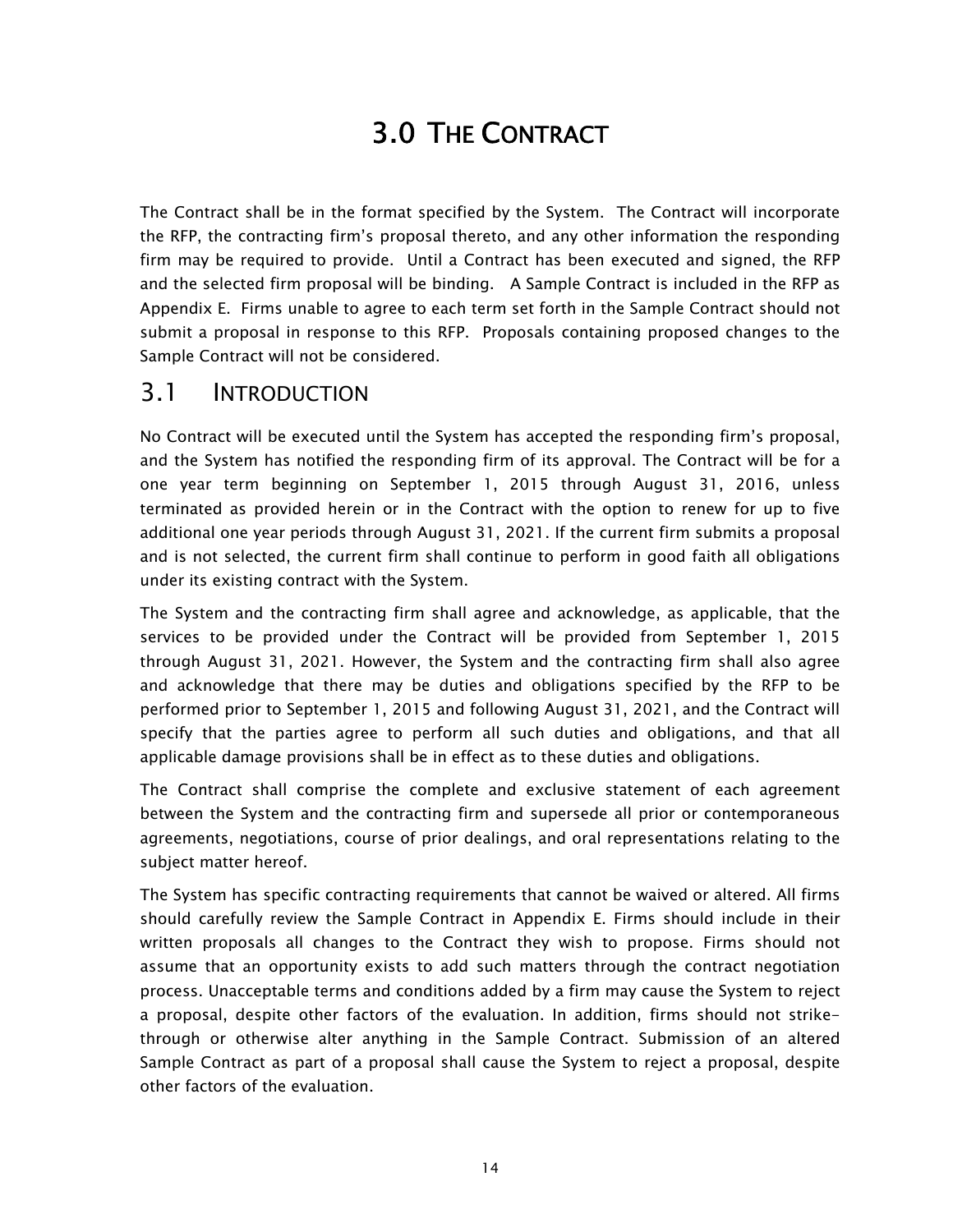In the event that a contracting firm fails or refuses to perform any of its duties or obligations as provided by the Contract, the System, without limiting any other rights or remedies it may have by law, equity or under contract, will have the right to terminate the Contract immediately. Notwithstanding such termination, certain obligations of the firm shall survive the termination of the Contract.

The contracting firm must agree not to publicize the Contract or disclose, confirm or deny any details thereof to third parties or use any photographs or video recordings of the System's employees or use the System's name in connection with any sales promotion or publicity event without the prior express written approval of the System.

This Contract is for the personal services of the firm and the firm's interest in such agreement. Duties assigned to the firm under the contract may not be assigned or delegated to a third party.

## 3.2 FAILURE TO COMPLY

Failure to comply with the procedures required by the RFP or any other applicable guidelines shall be cause for immediate suspension or cancellation of the Contract. Any suspension will remain in effect until System is satisfied that circumstances resulting in suspension have been corrected.

## 3.3 FIRM ID NUMBERS

A responding firm must obtain a Vendor Identification Number issued by the Comptroller of Public Accounts of the State of Texas. The firm will be required to complete and submit a Payee Identification Form in order to receive payment.

### 3.4 AUTHORIZED SIGNATURES

The Chief Executive Officer, General Counsel, or an authorized officer of the responding firm must sign the Contract. The proposal must state the name and office of the individual who will sign the Contract on behalf of the firm and include a copy of the document granting that individual the authority to do so.

## 3.5 RELATIONSHIP OF PROPOSAL TO CONTRACT

Any contract resulting from the selection of a firm by the System shall incorporate by reference the RFP, the firm's response thereto and any other information the firm may be required to provide.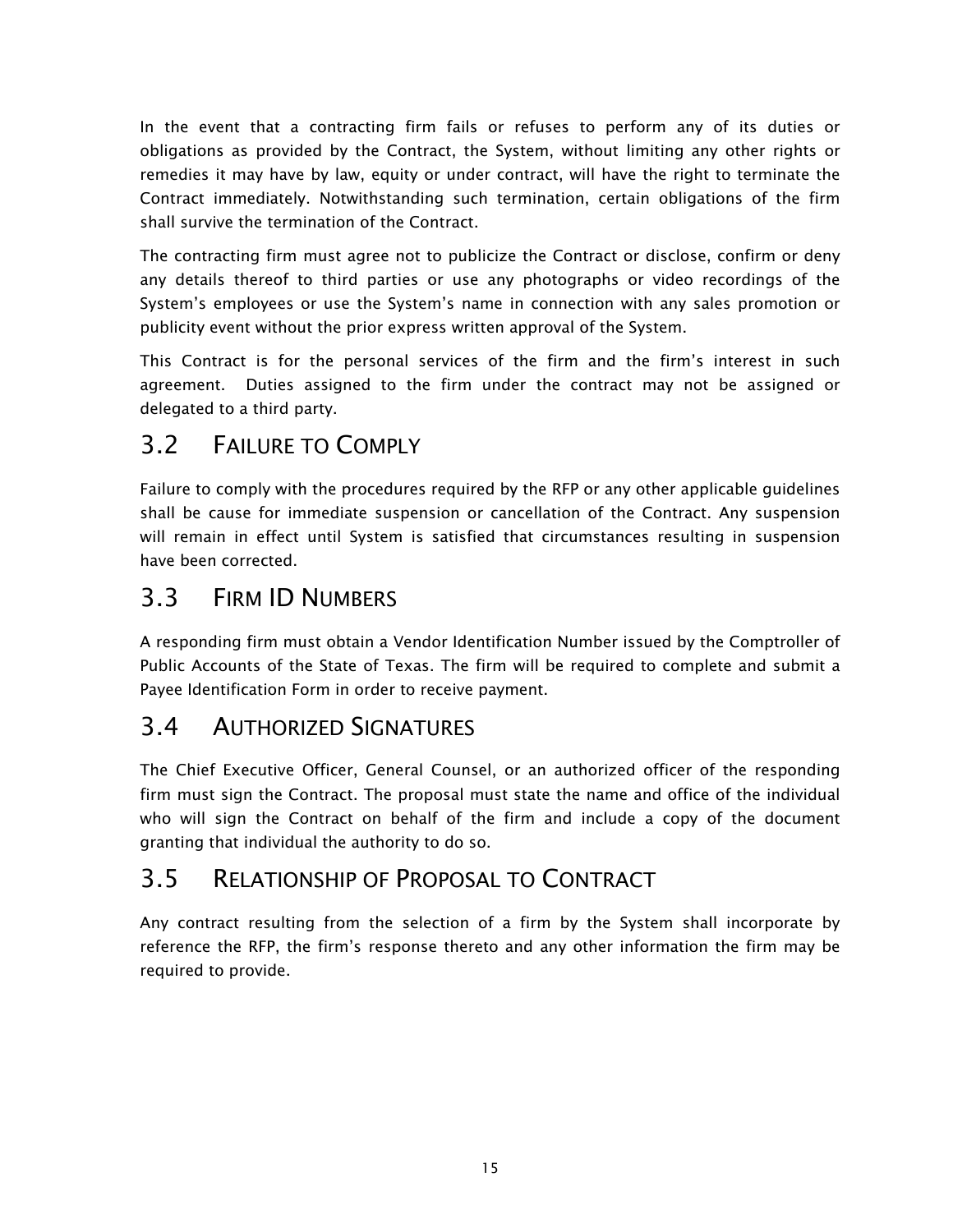## 4.0ACTUARIAL REQUIREMENTS AND FFF STRUCTURF

#### 4.1 ACTUARIAL REQUIREMENTS

- 4.1.1 The firm should have specific experience in working with major Texas public health plans and have in-depth knowledge of Texas insurance laws.
- 4.1.2 The firm's actuarial team members should be available to provide on-site assistance at System office in Austin, Texas, including being available on short (often less than 24 hours) notice, five days per week, for in-person meetings with Program and System staff, as well as being available during regular and special Texas legislative sessions, seven days per week with little or no advance notice for in-person testimony before legislative committees and or meetings with state legislative staff.
- 4.1.3 The firm should have a health actuarial data base of Texas-wide health care information for use in evaluating potential Program plan designs, mandates and cost containment measures for plans covering Texas-based participants in public and private employee plans in multiple urban and non-urban locations.
- 4.1.4 The firm will keep all information related to System confidential unless otherwise approved by System for release to other parties.
- 4.1.5 The firm's principal and primary actuaries assigned to the Program must be a Fellow in the Society of Actuaries, and secondary actuaries must be an Associate in the Society of Actuaries. Actuaries assigned to the Program should have experience with group insurance programs and/or retirement programs for employees and retirees of the State of Texas and Texas public institutions of higher education in the areas described below:
	- a. Provision of broad-based, comprehensive actuarial services;
	- b. Working with the Legislative Budget Board of the State of Texas;
	- c. Provision of information to and testifying before committees and subcommittees of the Texas legislature;
	- d. Provision of expert advice to the Attorney General of the State of Texas in connection with public employee group insurance and retirement related disputes between state and federal agencies;
	- e. Analysis of the fiscal impact of System group insurance and retirement related legislation;
	- f. Preparation of legislative appropriation requests for public employee group insurance and retirement programs;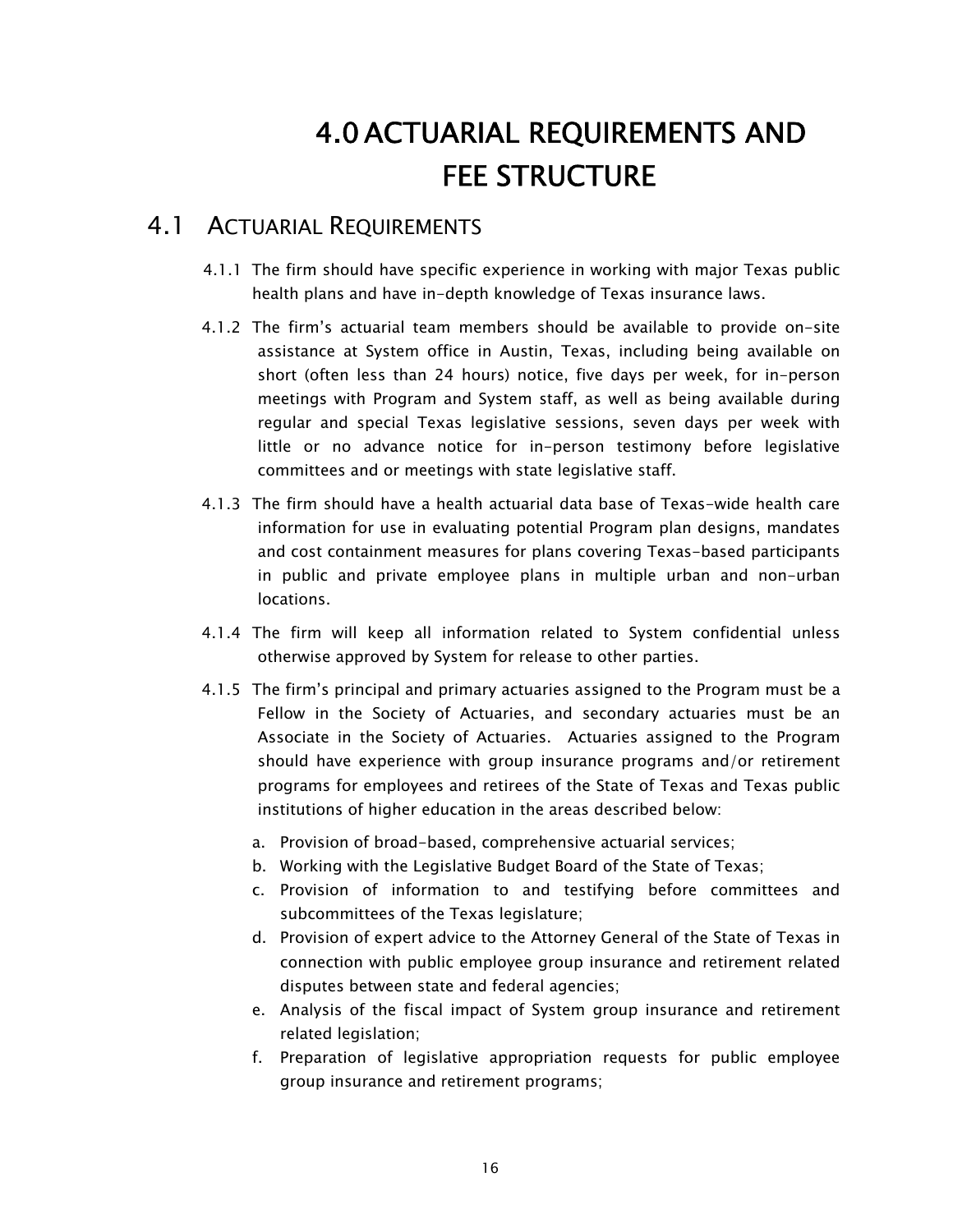- g. Preparation of plan design, Requests for Proposals, evaluation of competitive bids and assistance in the negotiation of major vendor contracts;
- h. Development of financial projections and preparation of employer and employee contribution rates for public employee insurance programs;
- i. Development of monthly and annual financial statements including estimates of incurred but unreported claims;
- j. Preparation of an actuarial valuation of other post-employment benefits in compliance with Governmental Accounting Standards Board (GASB) Statements 43 and 45;
- k. Experience in calculating Medicare Part D subsidies and preparation of annual actuarial attestation for the Medicare Part D Retiree Drug Subsidy Program;
- l. Validation of Prescription Drug PBM rebate payments;
- m. Preparation of cash flow projections for major public health plans;
- n. Preparation and provision of presentations to governing boards and advisory committees;
- o. Evaluation of insurers, managed care arrangements, pharmacy benefit managers, and retirement investment providers; and
- p. Evaluation and monitoring of retirement programs investment options.

#### 4.2 FEE STRUCTURE

In responding to this RFP, the firm must complete the fee schedule in Section 9 of this RFP, which will be guaranteed for the twelve-month period from September 1, 2015 through August 31, 2016. In consideration of full, satisfactory and timely performance of the actuarial services contracted as described in this RFP, System shall reimburse selected firm for the first year of this Contract as set forth in the fee schedule. The fee schedule for the subsequent years of this Contract shall be negotiated in good faith by the System and the firm on an annual basis. The selected firm must submit revised rates to System by July 1 of each subsequent year. Following negotiations, the System has final approval of any increase in fees. The fees proposed by the firm should be adequate to cover the cost incurred for the performance of all services described herein prior to and during the period of the Contract and during any runoff period following termination of the Contract.

In accordance with the Contract, the selected firm should submit its invoice to the System on a monthly basis. The invoice will include the type of work or project performed, the name(s) of firm staff, the hourly rate for each staff person, and the total billed amount. The System shall remit payment to the firm within thirty (30) days following the date of receipt of a satisfactory and itemized firm's invoice. The remittance will be supported by appropriate detail supporting the invoice amount.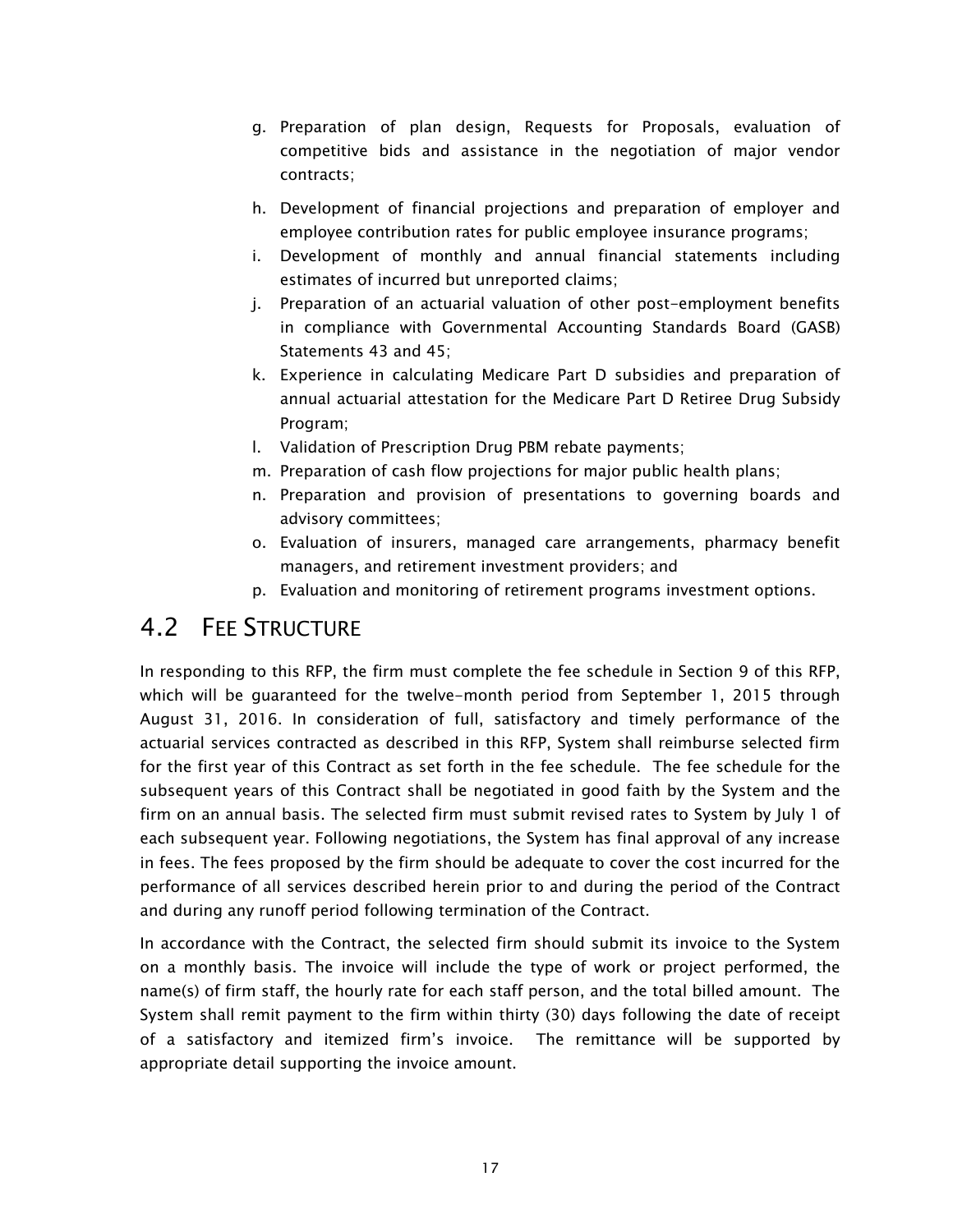# 5.0 DATA PROCESSING & DATA SECURITY REQUIREMENTS

This Section describes the data processing interface requirements as mandated by the System. The firm shall provide data processing services in a manner consistent with all applicable laws and regulations, as well as requirements set forth in this RFP by the System. The firm may recover the cost of the requirements described in this RFP only by making provision for such expenses in the proposed fees. The current actuary engagement has the actuary receiving monthly transmissions of eligibility and claims datasets.

Each institution of the System self-administers its enrollment. The System's sixteen (16) institutions do not use the same payroll system; approximately seven (7) different systems are used. System institutions transmit enrollment data to the System, and the System in turn transmits the appropriate data to the plan vendors. Often there is some delay between the effective date of coverage, termination of coverage, and notification of enrollment (eligibility).

## 5.1 Data Layout Standard

Because of data security and privacy concerns, the System prefers not to send personally identifiable enrollment and claims detail data. The System is prepared to send de-identified eligibility and claims data (which could include static IDs for each participant to allow for cross-referencing eligibility to claims data). However, the System would prefer to develop, cooperatively with the selected firm, standard eligibility and claims reports that would provide the actuary with the summary information necessary to service this plan. The system is prepared to propose layouts but would prefer to work with the selected firm to define the layout standards.

## 5.2 Data Transmission

The System has developed a standardized method for receiving and transmitting enrollment and claims information. The selected firm will be required to accept encrypted enrollment and claims data via Secure File Transfer Protocols (SFTP) over the Internet.

## 5.3 Secure File Transfer Protocol (SFTP) Over the Internet

During the past decade, the use of FTP over the Internet greatly increased the speed and accuracy of data transmission. During the last few years, because of heightened concerns for security of data containing sensitive information, new security requirements mandate that SFTP be used to access System servers.

Enrollment and claims data will be sent to the selected firm per a set schedule and will be available to the firm by 6 AM Central Time.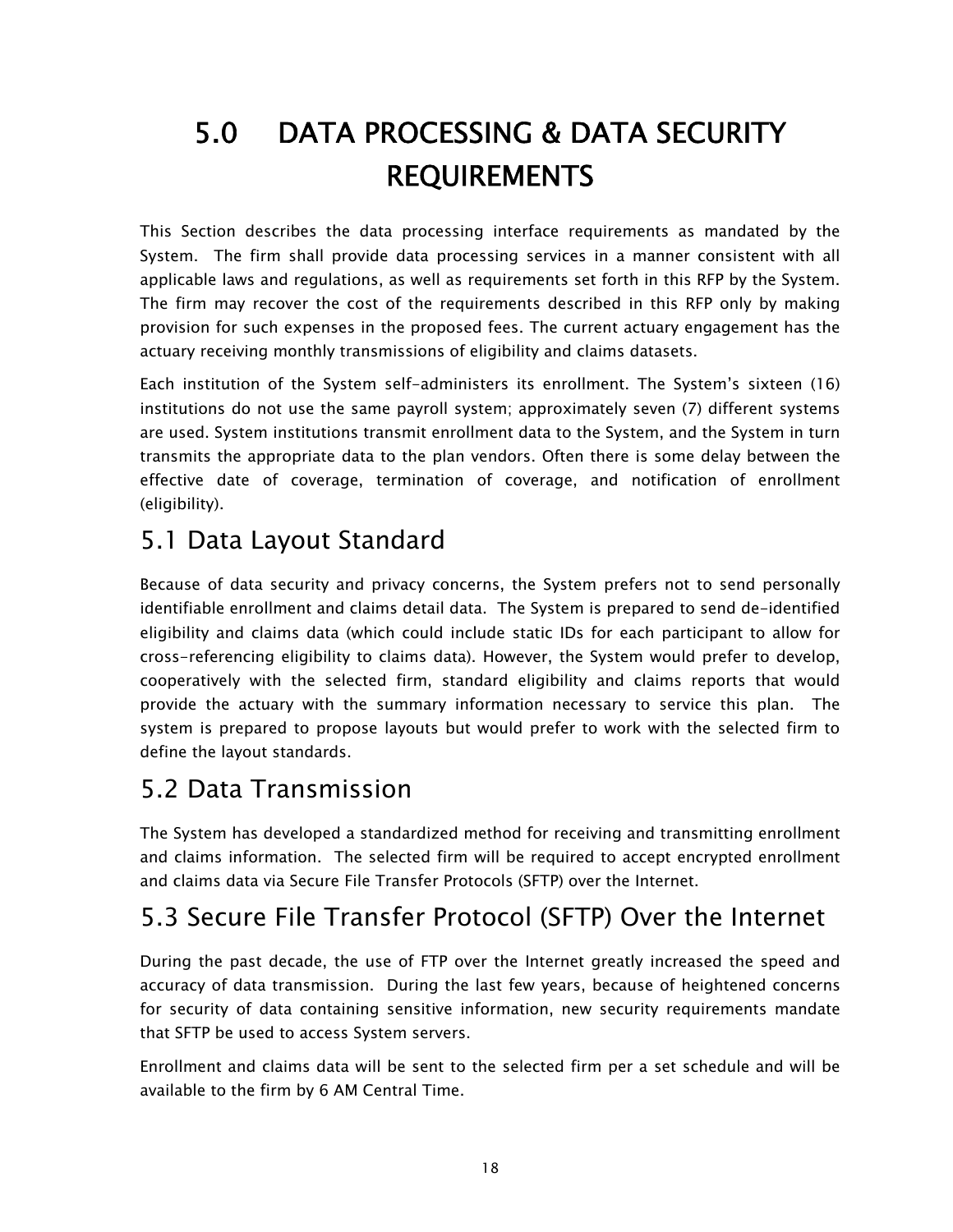A responding firm's ability to use SFTP over the Internet and work with de-identified data will be important considerations in the System's evaluation of the proposals.

## 5.4 System Data Security Requirements

For the purpose of this RFP, System data is defined as any and all information maintained, created or received by or behalf of System.

Responding vendors must maintain a robust security program capable of protecting the integrity, confidentiality, appropriate accessibility, and security of System Questions included in Section 8 of this RFP are designed to elicit specific information about the vendor's security program and must be thoroughly and accurately completed.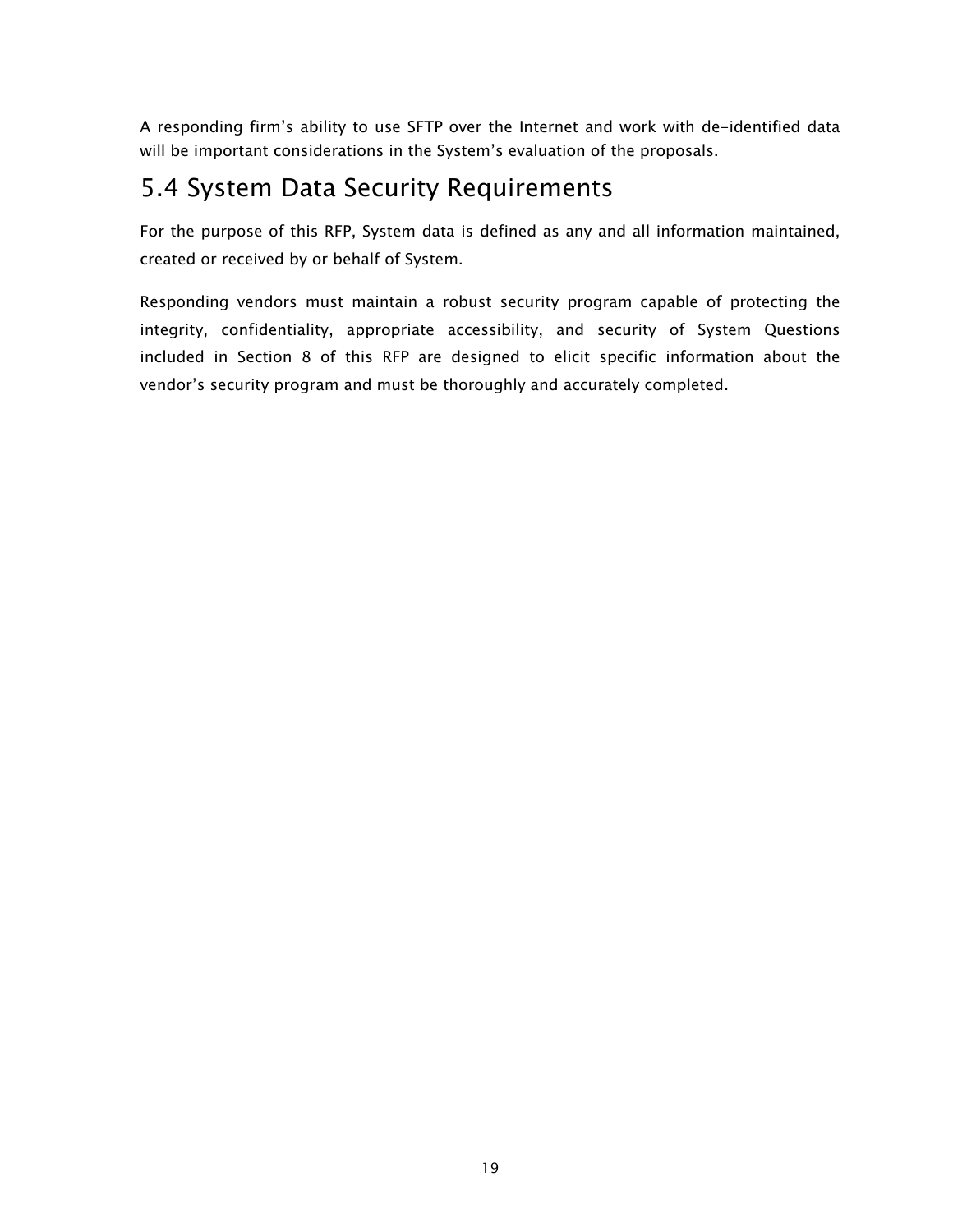## 6.0 TIME TABLE

These dates represent the best estimate of your firm's compliance with the listed requirements.

|    | Last date for firm to submit RFP questions                       | 11/12/2015    |
|----|------------------------------------------------------------------|---------------|
| 2. | RFP Proposal due date                                            | 12/04/2015    |
| 3. | Firm selected, contract finalized and signed                     | 01/06/2016    |
| 4. | First planning meeting between System and firm                   | February 2016 |
| 5. | Enrollment and Claims data layouts, transmission schedule<br>set | 03/03/2015    |
| 6. | Initial transmission of enrollment and claims data               | 04/01/2015    |
| 7. | New contract year begins                                         | 09/01/2015    |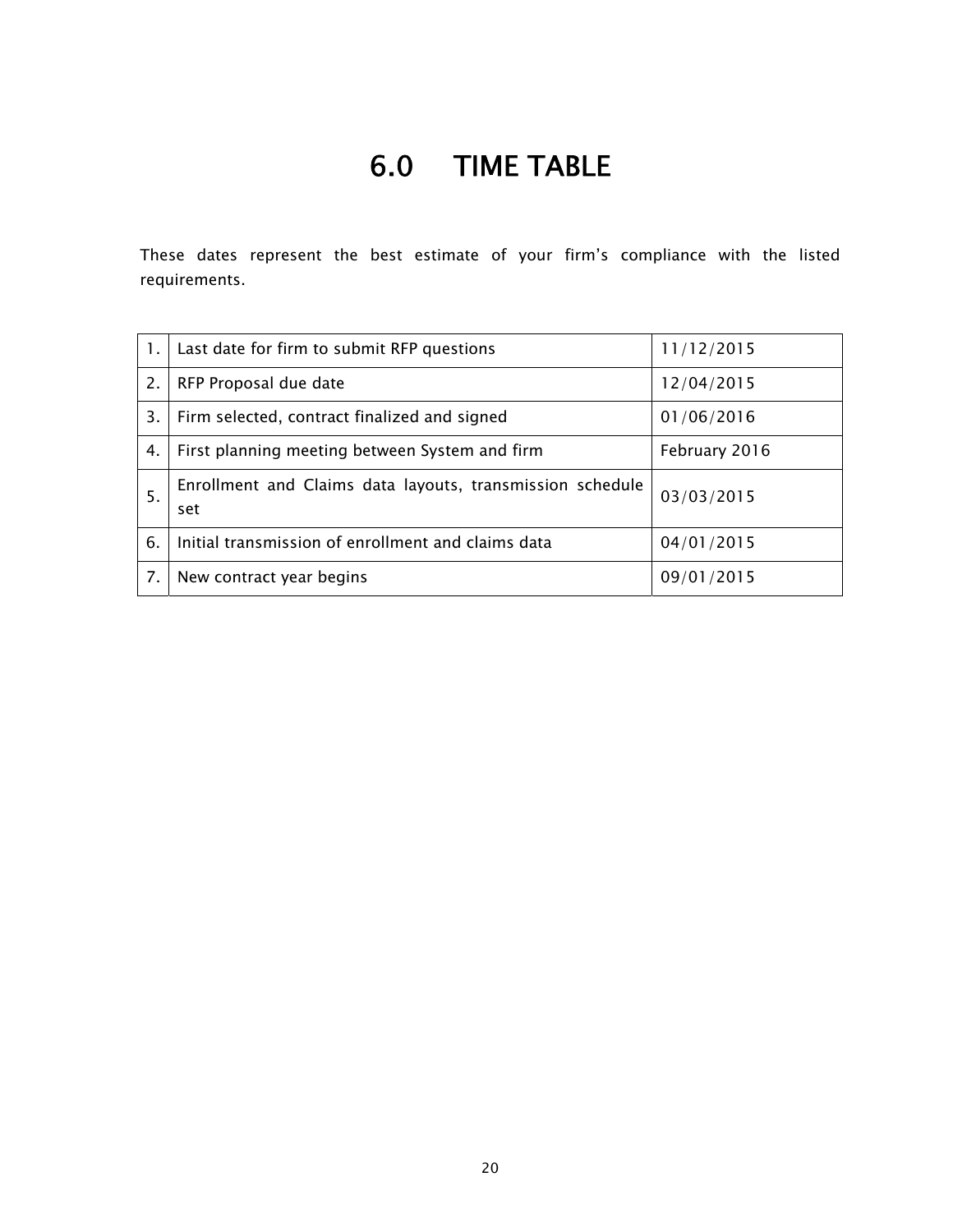## 7.0 PROPOSAL EVALUATION CRITERIA

Proposals submitted in response to this RFP will be evaluated on the basis of the criteria included in this section. The criteria are not necessarily listed in order of importance. While the criteria will provide the basis for an objective evaluation of each proposal, the experience and judgment of the System staff and their advisors shall also be important in the selection process. The goal of the process will be to determine the firm that will provide the System with the best partner for provision of actuarial services during the term of the contract.

## 7.1 COMPLIANCE WITH AND ADHERENCE TO THE RFP

Deviations are strongly discouraged and must be specifically identified and described in detail in order to be considered. While a proposal with minor deviations from the RFP will not be disqualified, preference will be shown to those firms with the fewest, least significant deviations. The System will interpret firm responses to match the specifications herein except for deviations specifically noted and described in response to this item.

### 7.2 PROPOSED FEES

The System expects to receive proposals from several highly qualified firms, all of which can provide high quality, cost-effective actuarial services. For these, a distinguishing factor will be the firm's proposed fees.

## 7.3 Privacy and Security of System Data

The vendor must demonstrate its ability to safeguard the privacy and security of System data, collected or maintained by the vendor on System's behalf, in compliance with applicable law and System's own privacy and security requirements.

## 7.4 OTHER FACTORS

The System may determine that other factors should be considered important based on their review of the responses to the interrogatories. Examples of such factors include, but are not limited to, experience serving large group programs; prior System, higher education or state experience; and references.

The System reserves the right to reject any and/or all proposals and/or call for new proposals if the System deems it to be in the best interests of System. The System also reserves the right to reject any proposal submitted that does not fully comply with the RFP's instructions and criteria. The System is under no legal requirement to execute a Contract on the basis of this notice or upon issuance of the RFP or receipt of a Proposal.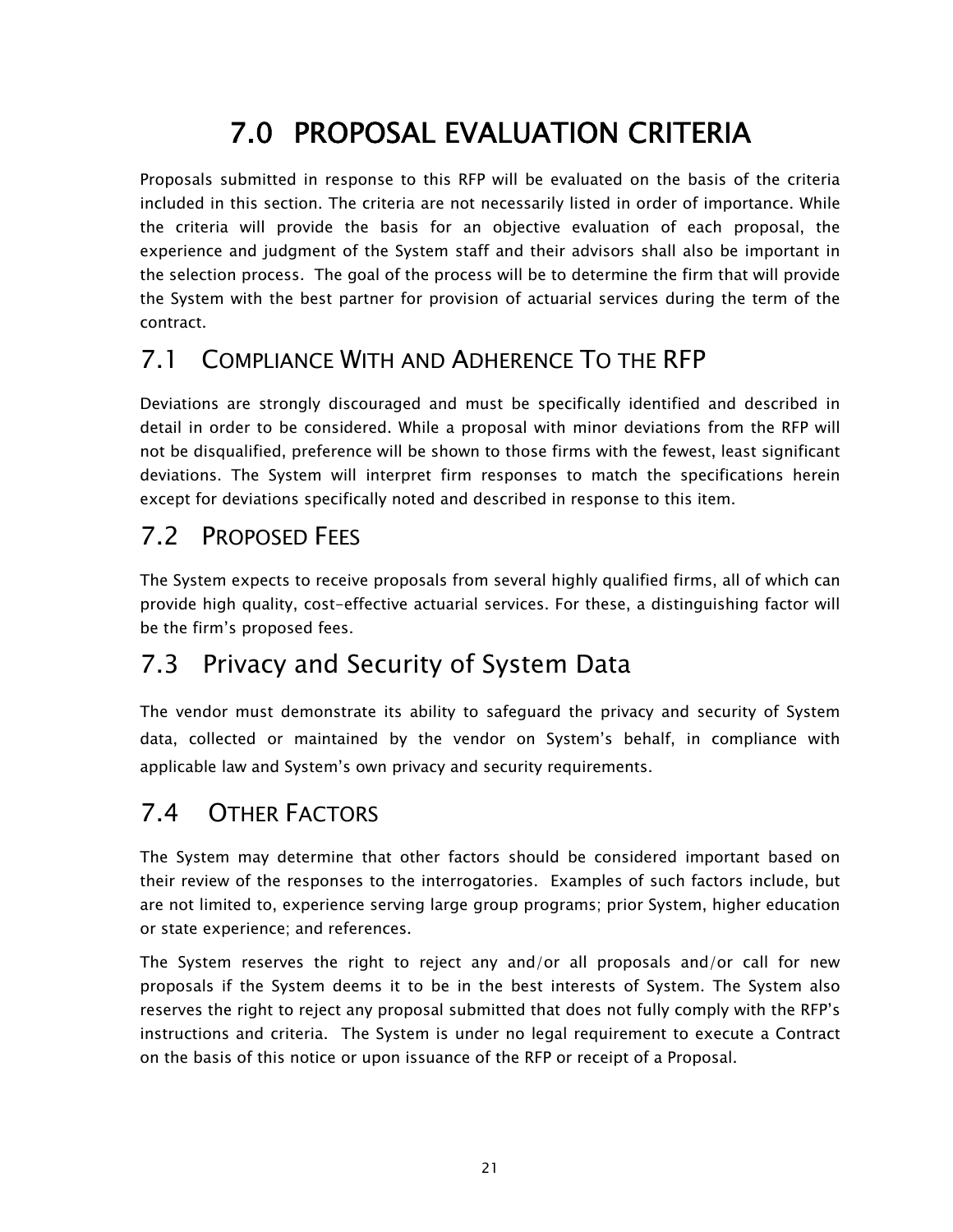# 8.0 INTERROGATORIES

In order for a firm's proposal to be considered and accepted, it must provide answers to all of the questions presented in this Section 8. Each question must be answered specifically and in detail. Reference should not be made to a prior response, or to another document, unless the question involved specifically provides such an option. Be sure to refer to the earlier sections of this RFP and the Contract before responding to any of the questions, to ensure a complete understanding of all of the System's requirements with respect to the bid.

Answers to the questions included in this section should be detailed enough to satisfactorily explain the firm's position on each particular issue. It is the firm's responsibility to respond to these questions in such a way that the System has a full and complete understanding of the firm's intent. The answers to these questions will be the basis for interpretation of various aspects of the contract between the System and the firm. It is important to carefully define any key words or phrases used in answering these questions.

Each response must be preceded by the question to which the response pertains.

#### **DEVIATIONS**

1. Enumerate and provide a detailed description of each deviation from this RFP. Deviations, which are strongly discouraged, must be specifically identified in order to be considered. General references to or comparisons with your contract will not be considered as satisfactory identification of a deviation and shall be deemed void. The System will interpret your proposal to match the specifications of this document except for deviations specifically noted and described in response to this item. If the System enters into a Contract with your firm, deviations shall not become a part of the final Contract unless expressly agreed to and accepted by System in writing. In all cases, the Contract terms shall control.

#### GENERAL INFORMATION

2. Provide the following information regarding your firm:

a. Firm's full legal name, address, telephone number

b. Name, title, telephone number, email address and FAX number of contact person

c. Name, title, telephone number and email address of the person authorized to execute this RFP, and any subsequent contract that may be awarded

d. Name, title, telephone number and email address of the person who will serve as the System account liaison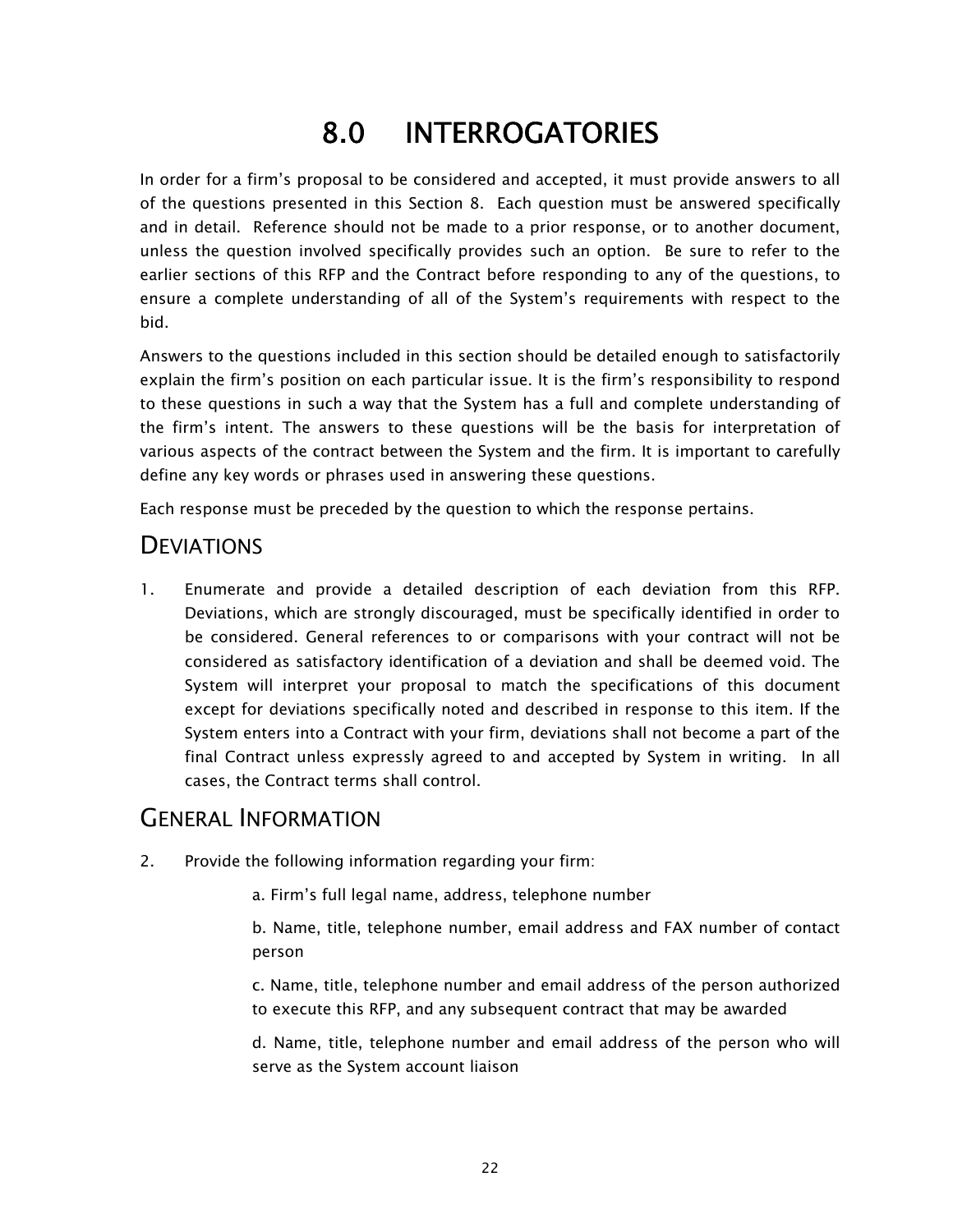e. Name(s), titles, e-mail addresses, mailing address(es), telephone number(s), and facsimile number(s) of the personnel responsible for preparation of the Fee Proposal Response noted in Section 9

f. Type of incorporation (for profit/not-for-profit or non-profit); publicly or privately owned

 h. Names of officers and directors and percentage of ownership in the company

i. State of incorporation

j. Date and nature of State of Texas licensure. Provide your firm's State of Texas vendor ID number (14-digit number).

k. Name, title, e-mail address, mailing address, and telephone number of the person who shall serve as the firm's legal counsel with respect to the proposal and the Contract if awarded

l. Name and title of the individual who will be signing the contract on behalf of the firm. Provide a secretary statement or other proof that this individual is authorized to bind the firm in this manner

- 3. Does the firm propose to utilize subcontractors in the performance, delivery and provision of services, coverage, benefits, equipment, supplies and products requested hereunder? If so, provide the information requested above for each subcontractor and specify what services may be performed by each subcontractor.
- 4. Provide the names and addresses of all parties who would receive compensation as a result of the firm's selection under this RFP including, but not limited to, consulting fees, finder's fees and service fees.
- 5. Provide an organizational chart identifying the personnel who will be responsible for the administration and management of your firm's contract with the System.
- 6. Confirm that your firm will comply with all of the general requirements described in Section 2 of this RFP.
- 7. Confirm that your firm will comply with all of the financial requirements described in Section 4 of this RFP.
- 8. Confirm that your firm will comply with all of the data processing interface requirements described in Section 5 of this RFP.
- 9. Will the firm propose its own data layout standards for the enrollment and claims information? If so, please provide an initial proposal of the firm's data layout standards and / or requirements.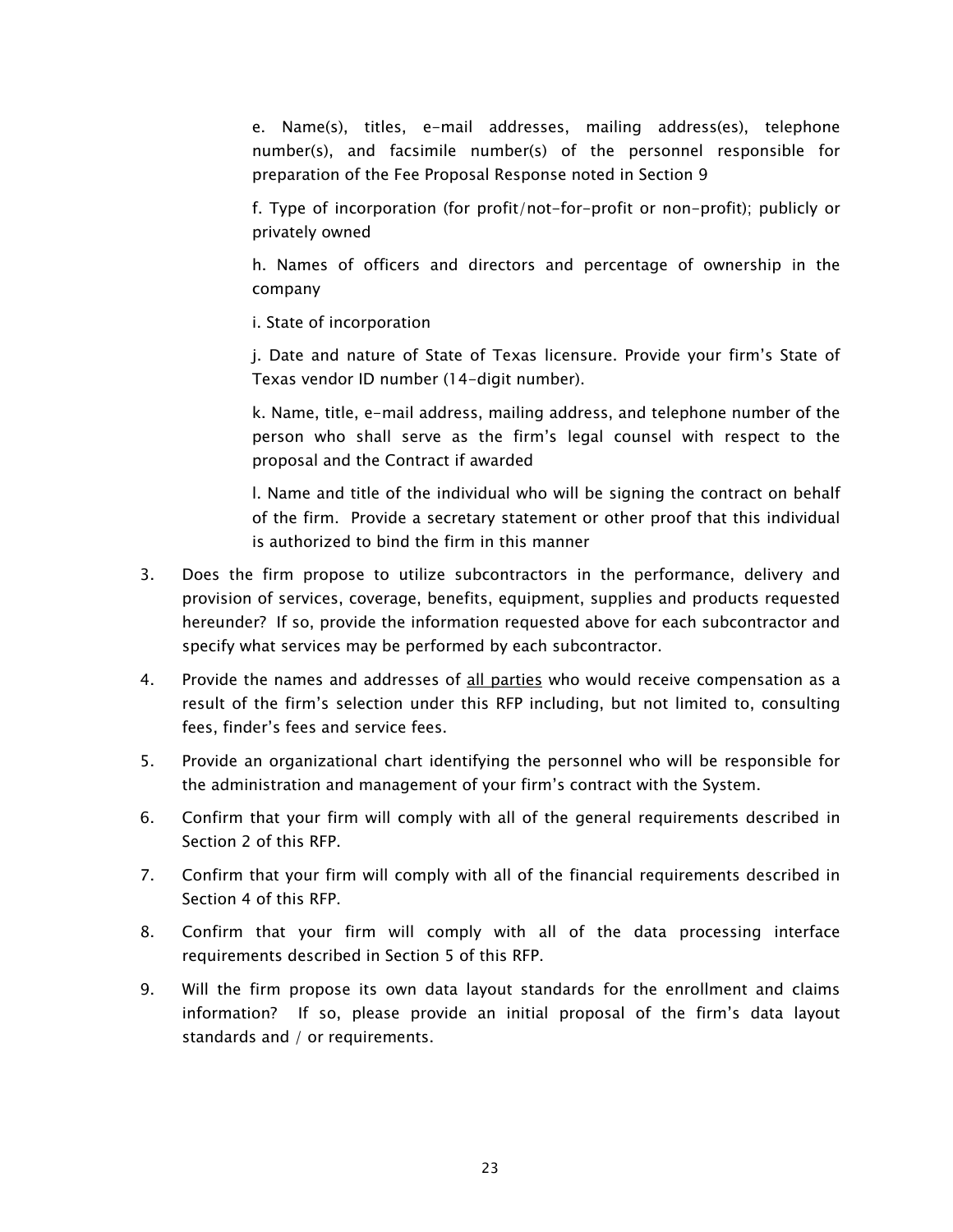#### **REFERENCES**

- 10. List as references five (5) major public employers for whom you provide actuarial services. The System is particularly interested in public employers located in Texas. For each employer, include:
	- a. Name and telephone number of the representative of the employer who is familiar with the services you provide
	- b. Type(s) of actuarial services provided to the employer, i.e., group insurance, retirement, etc.
	- c. The number of employees, retirees and dependents for whom benefits are administered

 Note: Your response to this request officially authorizes the System to contact these employers to discuss the services that you have provided for these employers and authorizes the employers to provide such information to the System.

#### FIRM FINANCIAL INFORMATION

11. State the name and address of any sponsoring or parent corporation or others who provide financial support to your firm. Provide an indication of the type of such support, i.e., guarantees, letters of credit, etc. What are the maximum limits of additional financial support? Provide a copy of the sponsoring organization's most recent audited financial statement.

#### HUB PARTICIPATION PROGRAM

12. Confirm that you have read the HUB requirements in Section 2.9 and Appendix D of this RFP and have provided three (3) originals of the HUB Subcontracting Plan with your proposal..

#### **ADMINISTRATION**

- 13. Provide a list of individuals who will comprise your implementation team should your firm be selected. In addition, provide a list of individuals who will provide ongoing program support to the System. Provide a description of each team member, including job title, firm-related duties, length of time with your firm, background in information systems, experience in working with major public health plans, and working knowledge of Texas insurance laws and applicable state and federal laws relating to group retirement plans.
- 14. What are your firm's contingency plans and procedures for providing back-up service in the event of strike, natural disaster, backlog, or other events that might interrupt or delay service? Provide a copy of your disaster recovery plan and/or business resumption plan, including the results of your most recent test of the plan.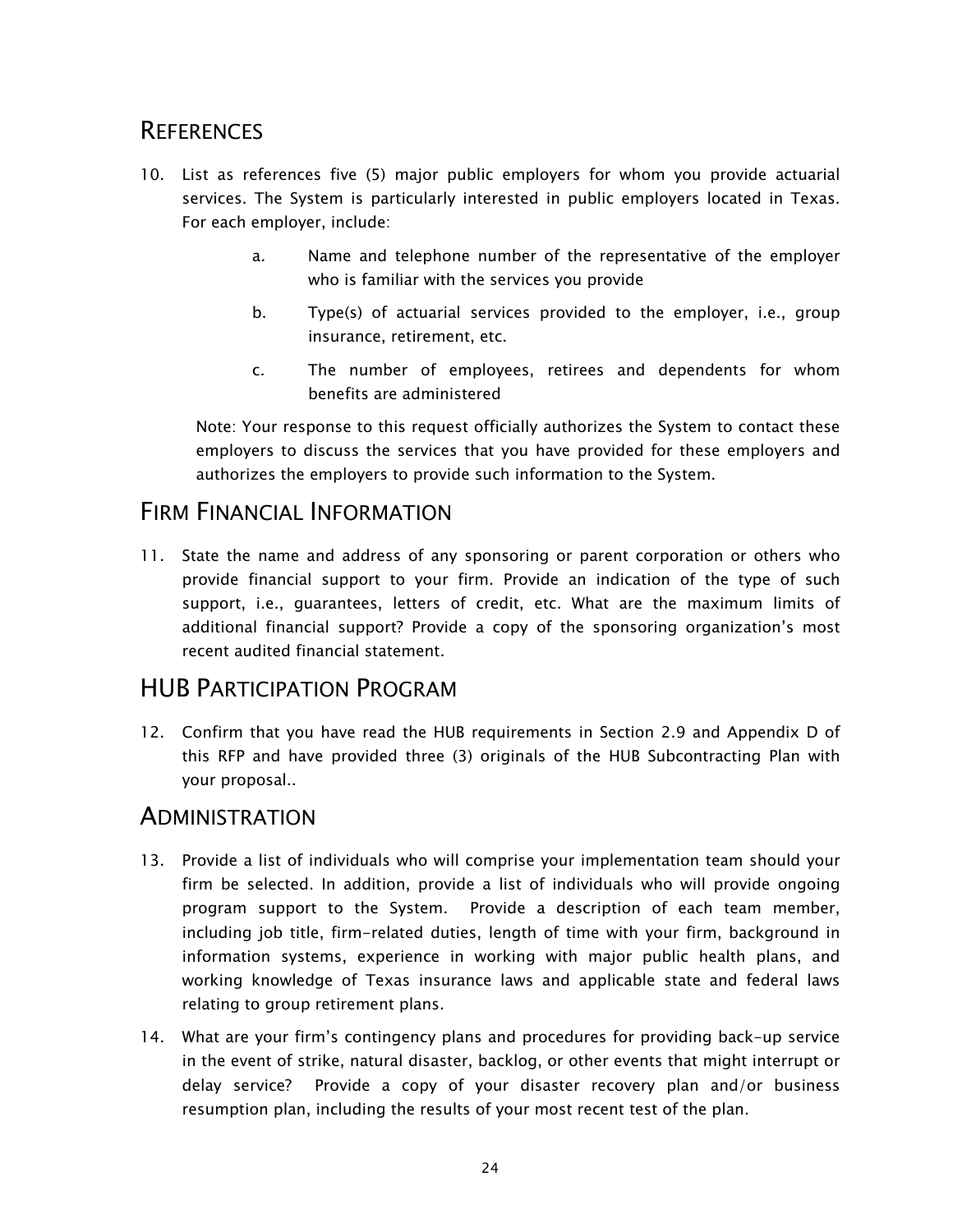- 15. Provide the names and positions of the firm's support staff (including numbers of fulltime equivalent employees), which shall provide services to the System. Indicate which of these employees are located in Texas. What is the turnover rate among this administrative staff for the past two (2) years?
- 16. Briefly outline recent system changes within the last twelve months. Include any plans or timelines for scheduled future changes to the existing system.

#### ACTUARIAL REQUIREMENTS

- 17. Confirm that the principal actuary and each primary actuary assigned to this Program are a Fellow in the Society of Actuaries. Confirm that each secondary actuary assigned to the Program is an Associate in the Society of Actuaries.
- 18. Confirm the availability of actuarial team members to provide on-site assistance at System office in Austin, Texas, including availability on short (often less than 24 hours) notice, five days per week, for in-person meetings with Program and System staff, as well as availability, during regular and special legislative sessions, seven days per week with little or no advance notice for in-person testimony before legislative committees and or meetings with state legislative staff.
- 19. Confirm the availability of a health actuarial database of Texas-wide health care information for use in evaluating potential Program plan designs, mandates and cost containment measures for plans covering Texas-based participants in public and private employee plans in multiple urban and non-urban locations. Provide a detailed description and source of this database.
- 20. Describe the amount and type of experience of the primary and secondary actuaries assigned to the Program with group insurance and/or retirement programs for employees and retirees of the State of Texas and Texas public institutions of higher education in the areas described below:
	- a. Provision of broad-based, comprehensive actuarial services;
	- b. Working with the Legislative Budget Board of the State of Texas;
	- c. Provision of information to and testifying before committees and subcommittees of the Texas legislature;
	- d. Provision of expert advice to the Attorney General of the State of Texas in connection with public employee group insurance and retirement related disputes between state and federal agencies;
	- e. Analysis of the fiscal impact of System group insurance and retirement related legislation;
	- f. Preparation of legislative appropriation requests for public employee group insurance and retirement programs;
	- g. Preparation of plan design, Requests for Proposals, evaluation of competitive bids and assistance in the negotiation of major vendor contracts;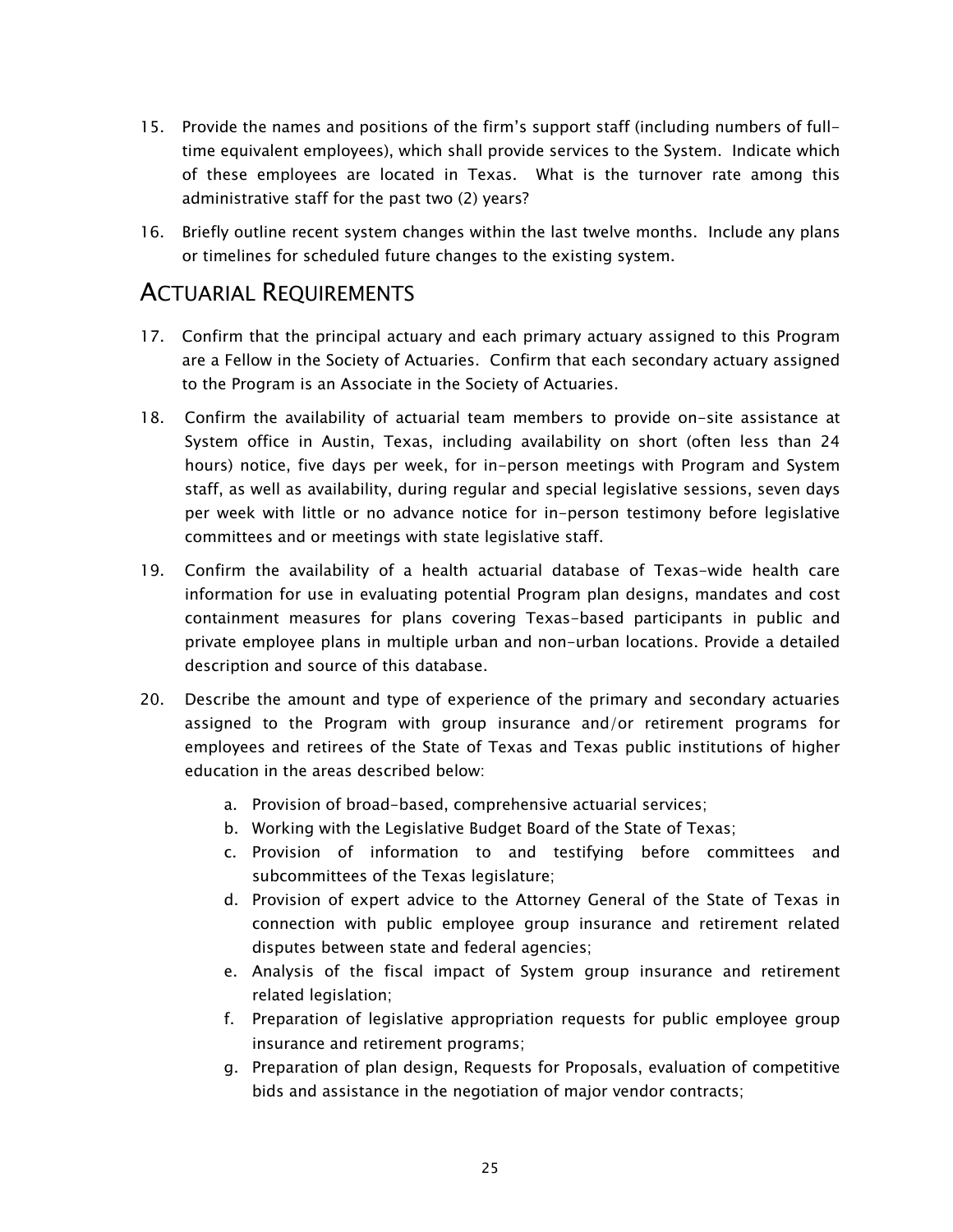- h. Development of financial projections and preparation of employer and employee contribution rates for public employee insurance programs;
- i. Development of monthly and annual financial statements including estimates of incurred but unreported claims;
- j. Preparation of an actuarial valuation of other post-employment benefits in compliance with Governmental Accounting Standards Board (GASB) Statements 43 and 45;
- k. Experience in calculating Medicare Part D subsidies and preparation of annual actuarial attestation for the Medicare Part D Retiree Drug Subsidy Program;
- l. Validation of Prescription Drug PBM rebate payments;
- m. Preparation of cash flow projections for major public health plans;
- n. Preparation and provision of presentations to governing boards and advisory committees;
- o. Evaluation of insurers, managed care arrangements and pharmacy benefit managers; and
- p. Establishing selection criteria for investment options and ongoing monitoring of the investment options, including recommendations for addition or removal of investments.

#### REPORTING REQUIREMENTS

- 21. Describe your reporting capability. Provide samples of annual plan reports available. How often are these reports prepared? Describe the method that you would use to determine the cost of any special reports that the System might request.
- 22. Confirm that you are able to supply reports such as:
	- a. Trend reports showing monthly, quarterly and annual changes in utilization
	- b. Utilization reports by age, sex, dependent status and geographic location
	- c. Utilization reports by UT Institutions
	- d. Annual detailed utilization analyses based on location, procedure, diagnosis, and setting
	- e. Quarterly and/or annual analysis of retirement programs investment options
- 23. Describe any other reports that the firm is able to supply and the additional cost to be billed to System for the reports.
- 24. Describe the firm's ad hoc reporting capability.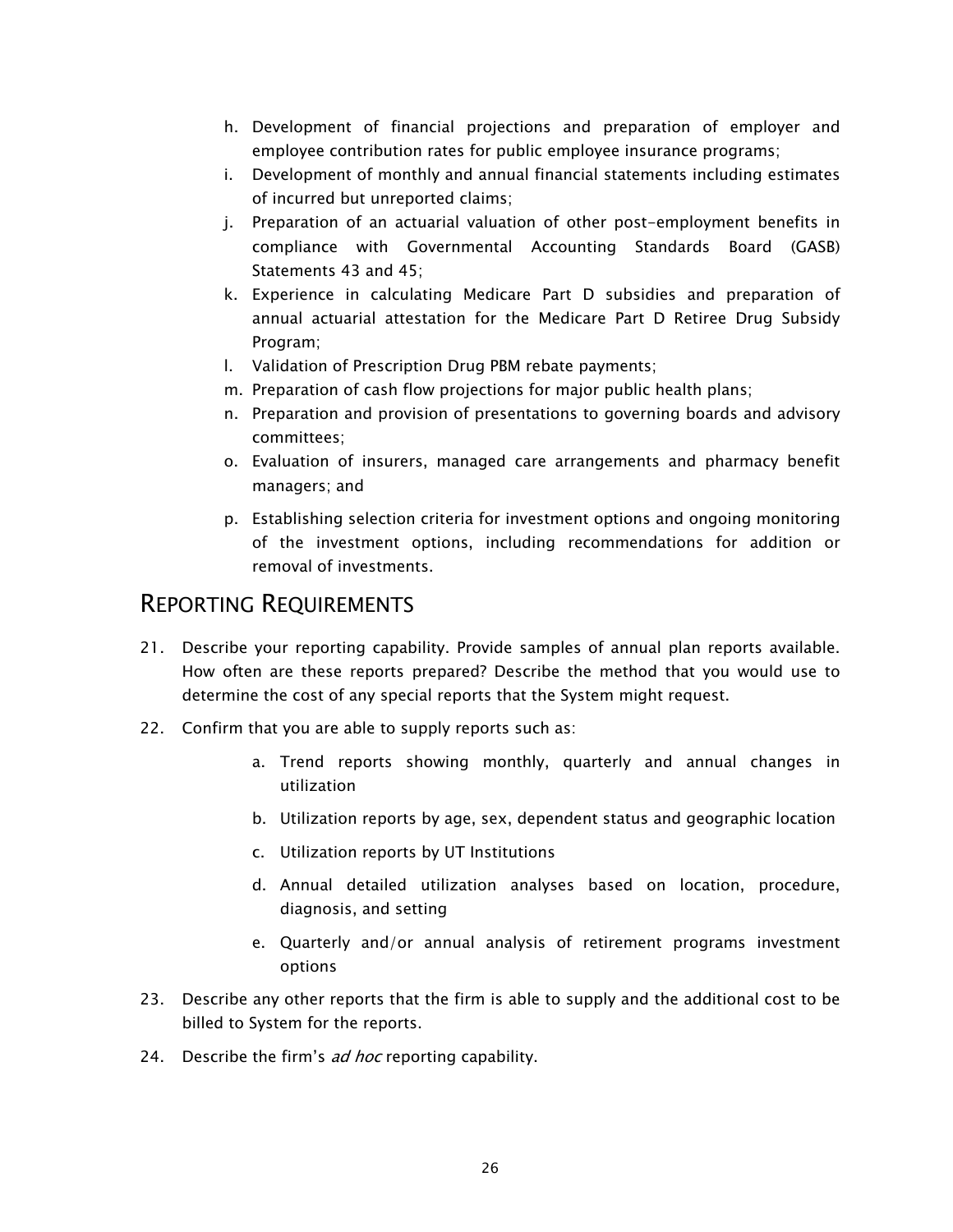#### **MISCELLANEOUS**

- 25. List the date(s) and type(s) of contracts the firm has had with any University of Texas institution within the past five years.
- 26. Describe any litigation, regulatory proceedings and/or investigations completed, pending or threatened directed against your organization and/or any person or subcontractor performing any part of the services in connection with the Contract within the past five (5) years. Identify the full style of each suit, proceeding or investigation including county and state, regulatory body and/or federal district and provide a brief summary of the matters in dispute, current status and resolution if any.
- 27. Describe any investigations, proceedings or disciplinary actions by any state regulatory agency against your organization and/or any of its related affiliates, officers, directors and any person or subcontractor performing any part of the services in connection with the Contract during the past five (5) years. Identify the full style of each suit, proceeding or investigation including county and state, regulatory body and/or federal district, and provide a brief summary of the matters in dispute, current status and resolution, if any.
- 28. Is your firm presently actively considering or subject to any mergers with and/or acquisitions of or by other organizations? If so, provide specifics. Affirm your firm's agreement to notify the System immediately upon reaching any form of binding agreement in connection with any reorganization of your firm's management or ownership. Disclose any contractual relationships with affiliates that could present a conflict of interest with your role as the consulting actuary for the System.

## Privacy Practices; HIPAA Compliance

- 29. Please provide a detailed description of the vendor's HIPAA Privacy and Security Compliance programs as these would apply to System data. Include information on workforce training and monitoring. (See also the questions about the vendor's Information Security at below. Describe all policies and practices implemented to ensure the privacy of all confidential information as defined in the Contract, including but not limited to protected health information as defined by the HIPAA privacy rule, employee/member information, or other confidential information about the System and its members. Include a link to the vendor's HIPAA policies and Notice of Privacy Practices as well as a brief description of any HIPAA violations alleged against the vendor by consumers or the Department of Health and Human Services, including the outcomes.
- 30. Confirm that the vendor is currently in compliance with all HIPAA requirements, in particular, confirm compliance with the rules and regulations applicable to data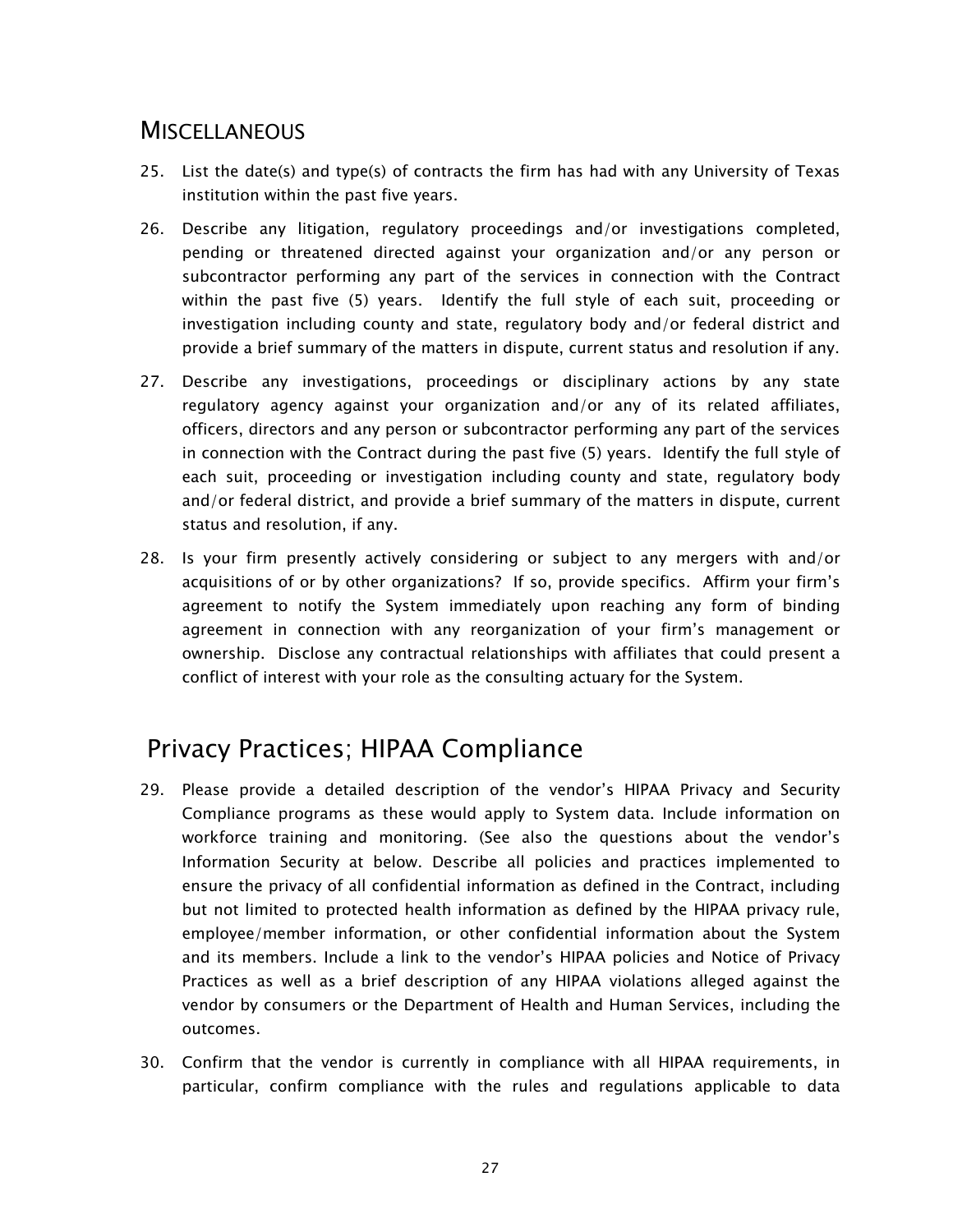transmission and privacy, and the organization's willingness to comply with future changes.

31. Provide the name of vendor's HIPAA privacy officer and a description of his or her qualifications.

### Information Security

- 32. Please provide a detailed description of the vendor's information technology security program that would be applicable to System data collected and/or maintained by the vendor. Include, at a minimum, the following details:
	- a) Does the vendor have an information security plan in place, supported by security policies and procedures, to ensure the protection of information and information resources? If so, provide an outline of the plan and note how often it is updated. If not, describe what alternative methodology the vendor uses to ensure the protection of information and information resources.
	- b) Describe the procedures and tools used for monitoring the integrity and availability of the information systems interacting with the service proposed, detecting security incidents, and ensuring timely remediation.
	- c) Describe the physical access controls used to limit access to the vendor's data center and network components.
	- d) What procedures and best practices does the vendor follow to harden all information systems that would interact with the service proposed, including any systems that would hold, process, or from which System data might be accessed?
	- e) If the vendor were selected, would the vendor agree to a vulnerability scan by System of all information systems that would interact with the service proposed including any systems that would hold, process, or from which System data might be accessed? If the vendor objects to a vulnerability scan, describe in detail the reasons for objection.
	- f) Does the vendor have a data backup and recovery plan, supported by policies and procedures, in place for the hosted environment? If so, provide an outline of the plan and note how often it is updated. If not, describe what alternative methodology the vendor uses to ensure the restoration and availability of System data.
	- g) Does the vendor encrypt data backups? If so, describe the methods used to encrypt backup data. If not, what alternative safeguards will the vendor use to protect System data backups against unauthorized access?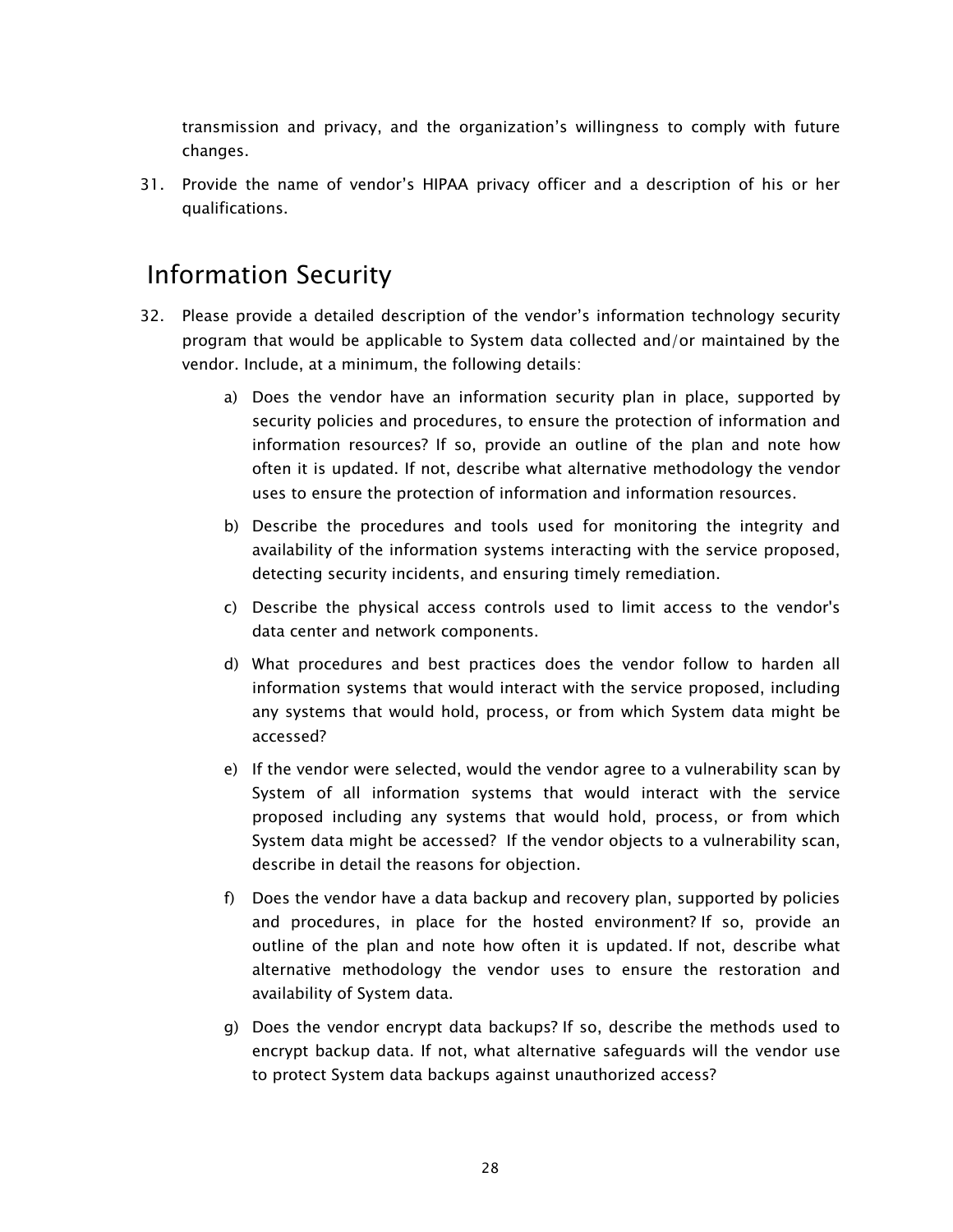- h) Does the vendor encrypt data in transit and at rest? If so, describe how that security is provided. If not, what alternative methods are used to safeguard data in transit and at rest?
- i) What technical security measures does the vendor propose to take to detect and prevent unintentional (accidental) and intentional corruption or loss of System data?
- j) What safeguards does the vendor have in place to segregate System and other customers' data to prevent accidental or unauthorized access to System data?
- k) What safeguards does the vendor have in place to prevent the unauthorized use, reuse, distribution, transmission, manipulation, copying, modification, access, or disclosure of System data?
- l) What administrative safeguards and best practices does the vendor employ with respect to staff members (vendor and third-party) who would have access to the environment hosting all information systems that would interact with the service proposed, including any information systems that would hold, process, or from which System data may be accessed, to ensure that System data and resources will not be accessed or used in an unauthorized manner.
- m) Describe the procedures and methodology in place to detect information security breaches and notify customers in a manner that meets the requirements of HIPAA and Texas breach notification laws.
- n) Describe the procedures the vendor has in place to isolate or disable all information systems that would interact with the service proposed, including systems that would hold, process, or from which Institution data might be accessed, when a security breach is identified?
- o) Describe the safeguards in place to ensure that all information systems that would interact with the service proposed, including any systems that would hold, process, or from which System data might be accessed, reside within the United States.
- p) What additional administrative, technical, and physical security controls does the vendor have in place or plan to put in place?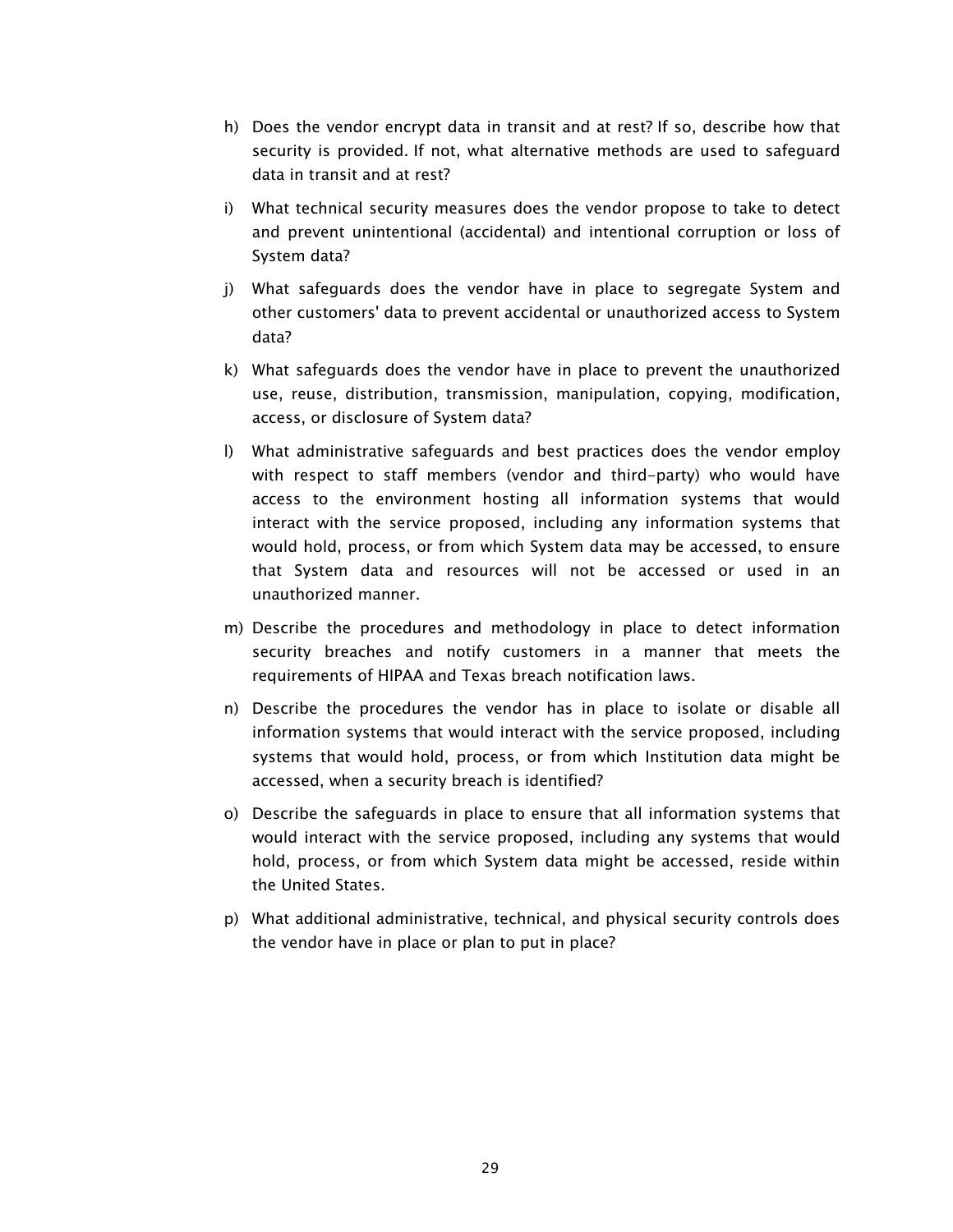## 9.0 FEE PROPOSAL RESPONSE

In accordance with this RFP, \_\_\_\_\_\_\_\_\_\_\_\_\_\_\_\_\_\_\_\_\_\_\_\_\_\_\_\_\_\_\_\_\_\_\_\_\_\_\_\_\_\_\_\_\_\_\_\_\_\_\_\_\_\_\_\_\_ (Print Name of Firm)

hereby proposes the following hourly fees to provide actuarial services for the System for the period beginning September 1, 2015 through August 31, 2016. For each additional year of the six-year contract period, the selected firm and System will negotiate revised fees to be submitted by the selected firm by July 1 of each year prior to the following September 1. The System will have final approval of any proposed increase in the initial fees.

\_\_\_\_\_\_\_\_\_\_\_\_\_\_\_\_\_\_\_\_\_\_\_\_\_\_\_\_\_\_\_\_\_\_\_\_\_\_\_\_\_\_\_\_\_\_\_\_\_\_\_\_\_\_\_\_\_\_\_\_\_\_\_\_\_

Title **Title** Hourly Fees  $(9/1/2015 - 8/31/2016)$ 

| Principal/Partner    |  |
|----------------------|--|
| Senior Actuary       |  |
| <b>Staff Actuary</b> |  |
| Administrative Staff |  |
| <b>Other Staff</b>   |  |

(Printed Name of Firm Official Submitting Proposal)

| (Signature of Official) |  |
|-------------------------|--|

\_\_\_\_\_\_\_\_\_\_\_\_\_\_\_\_\_\_\_\_\_\_\_\_\_\_\_\_\_\_\_\_\_\_\_\_\_\_\_\_\_\_\_\_\_\_\_\_\_\_\_\_\_\_\_\_\_\_\_\_\_\_\_\_\_

(Title of Official)

Address\_\_\_\_\_\_\_\_\_\_\_\_\_\_\_\_\_\_\_\_\_\_\_\_\_\_\_\_\_\_\_\_\_\_\_\_\_\_\_\_\_\_\_\_\_\_\_\_\_\_\_\_\_\_\_\_\_

City\_\_\_\_\_\_\_\_\_\_\_\_\_\_\_\_\_\_\_\_\_\_\_\_ State\_\_\_\_\_\_\_\_\_\_\_\_\_\_\_\_\_ Zip\_\_\_\_\_\_\_\_\_\_\_